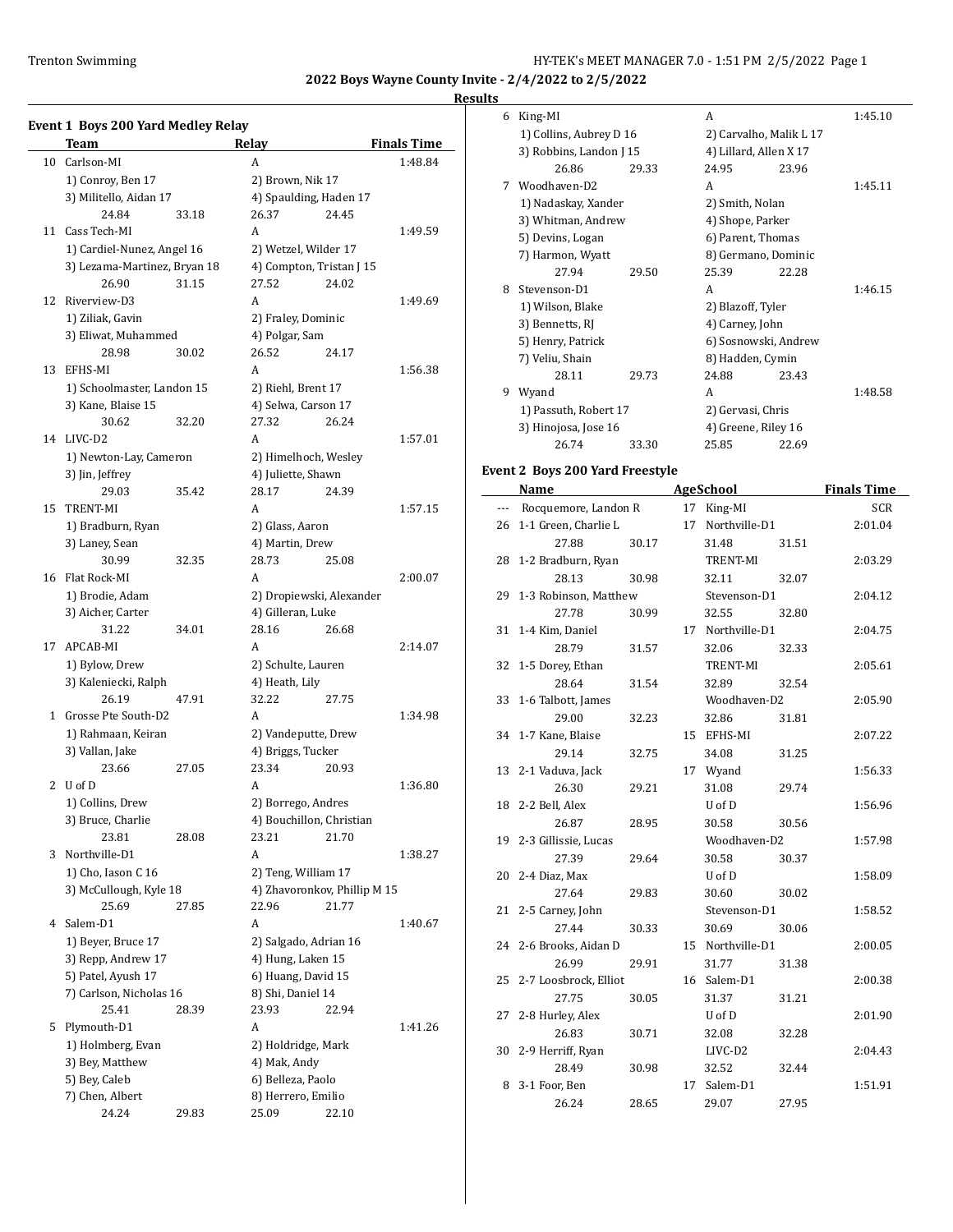|    |                                   |       |                     |       |                    | <b>Results</b> |
|----|-----------------------------------|-------|---------------------|-------|--------------------|----------------|
|    | (Event 2 Boys 200 Yard Freestyle) |       |                     |       |                    | 3              |
|    | Name                              |       | <b>AgeSchool</b>    |       | <b>Finals Time</b> |                |
| 10 | 3-2 Sauve, Caden                  |       | 16 Wyand            |       | 1:53.70            | 3              |
|    | 25.99                             | 28.02 | 29.23               | 30.46 |                    |                |
|    | 11 3-3 Seidelman, Ryan J          |       | 16 Northville-D1    |       | 1:55.28            | 1              |
|    | 26.81                             | 28.79 | 30.09               | 29.59 |                    |                |
|    | 12 3-4 Swanton, Ben               |       | 15 Salem-D1         |       | 1:55.52            | 2              |
|    | 26.55                             | 29.48 | 29.69               | 29.80 |                    |                |
|    | 14 3-5 Mackillop, Patrick         |       | U of D              |       | 1:56.35            | 2              |
|    | 25.89                             | 29.19 | 30.61               | 30.66 |                    |                |
|    | 16 3-6 Pate, Carl                 |       | TRENT-MI            |       | 1:56.67            | 2              |
|    | 26.94                             | 29.51 | 30.80               | 29.42 |                    |                |
| 17 | 3-7 Militello, Aidan              |       | 17 Carlson-MI       |       | 1:56.68            | 2              |
|    | 26.70                             | 29.40 | 30.58               | 30.00 |                    |                |
|    | 21 3-8 Crout, Nathan              |       | Riverview-D3        |       | 1:58.52            | 2              |
|    | 25.82                             | 29.63 | 31.02               | 32.05 |                    |                |
|    | 23 3-9 Knezek, Tobin              |       | Stevenson-D1        |       | 1:58.90            | 2              |
|    | 27.22                             | 30.34 | 31.19               | 30.15 |                    |                |
|    | 1 4-1 Zhavoronkov, Phillip M      |       | 15 Northville-D1    |       | 1:44.85            | 2              |
|    | 24.04                             | 26.54 | 27.25               | 27.02 |                    |                |
| 2  | 4-2 Repp, Andrew                  |       | 17 Salem-D1         |       | 1:46.70            | 3              |
|    | 25.01                             | 27.10 | 27.43               | 27.16 |                    |                |
| 3  | 4-3 Eckenroth, Noah               |       | 18 Northville-D1    |       | 1:46.90            |                |
|    | 25.34                             | 27.36 | 27.48               | 26.72 |                    |                |
| 4  | 4-4 Xiao, Nathan D                |       | 16 Northville-D1    |       | 1:47.61            | 1              |
|    | 24.79                             | 27.13 | 28.15               | 27.54 |                    |                |
| 5  | 4-5 Halberg, Ryan W               |       | 16 Northville-D1    |       | 1:49.26            | 1              |
|    | 25.62                             | 27.77 | 28.25               | 27.62 |                    |                |
| 6  | 4-6 Weglarz, Peter                |       | Grosse Pte South-D2 |       | 1:50.52            | 1              |
|    | 25.21                             | 27.33 | 28.61               | 29.37 |                    |                |
| 7  | 4-7 Bower, Chandler               |       | Grosse Pte South-D2 |       | 1:51.02            | 1              |
|    | 25.11                             | 27.60 | 28.92               | 29.39 |                    |                |
| 9  | 4-8 Hurst, Jack                   |       | Grosse Pte South-D2 |       | 1:53.38            | 1              |
|    | 26.26                             | 28.39 | 29.42               | 29.31 |                    |                |
|    | 15 4-9 Collins, Aubrey D          |       | 16 King-MI          |       | 1:56.40            | 1              |
|    | 25.46                             | 28.62 | 31.13               | 31.19 |                    |                |
|    |                                   |       |                     |       |                    |                |

# **Event 3 Boys 200 Yard IM**

|    | Name                        |       |    | <b>AgeSchool</b>    |       | <b>Finals Time</b> |
|----|-----------------------------|-------|----|---------------------|-------|--------------------|
| 31 | 1-1 Koscielniak, Alec       |       |    | U of D              |       | 2:20.93            |
|    | 30.21                       | 38.98 |    | 38.20               | 33.54 |                    |
|    | 35 1-2 Liddell, Ben         |       |    | U of D              |       | 2:23.23            |
|    | 29.80                       | 38.20 |    | 43.60               | 31.63 |                    |
| 38 | 1-3 Keberly, Logan          |       |    | Stevenson-D1        |       | 2:24.31            |
|    | 30.87                       | 36.80 |    | 46.20               | 30.44 |                    |
|    | 27 2-1 Aicher, Carter       |       |    | Flat Rock-MI        |       | 2:17.92            |
|    | 30.14                       | 35.67 |    | 42.00               | 30.11 |                    |
|    | 28 2-2 Volinski, Ivan       |       | 14 | Salem-D1            |       | 2:19.11            |
|    | 29.64                       | 36.68 |    | 42.63               | 30.16 |                    |
|    | 29 2-3 Schoolmaster, Landon |       | 15 | EFHS-MI             |       | 2:19.25            |
|    | 29.85                       | 33.41 |    | 44.83               | 31.16 |                    |
| 30 | 2-4 Ahmed, Umair            |       |    | U of D              |       | 2:20.28            |
|    | 29.09                       | 35.80 |    | 42.36               | 33.03 |                    |
|    | 32 2-5 Fraley, Dominic      |       |    | Riverview-D3        |       | 2:21.79            |
|    | 31.60                       | 38.01 |    | 40.11               | 32.07 |                    |
|    | 33 2-6 Webert, Jacob        |       |    | LIVC-D <sub>2</sub> |       | 2:22.60            |
|    | 33.30                       | 34.78 |    | 42.90               | 31.62 |                    |
|    |                             |       |    |                     |       |                    |

| 36 | 2-7 Wilson, Blake        |       | Stevenson-D1           |       | 2:23.43 |
|----|--------------------------|-------|------------------------|-------|---------|
|    | 32.29                    | 35.55 | 43.45                  | 32.14 |         |
| 37 | 2-8 Spaulding, Haden     |       | 17 Carlson-MI          |       | 2:23.73 |
|    | 30.56                    | 35.59 | 43.41                  | 34.17 |         |
| 15 | 3-1 Garza, Matt          |       | U of D                 |       | 2:08.29 |
|    | 27.19                    | 33.33 | 37.98                  | 29.79 |         |
| 20 | 3-2 Huang, David         |       | 15 Salem-D1            |       | 2:13.11 |
|    | 29.14                    | 33.54 | 39.03                  | 31.40 |         |
| 21 | 3-3 Youngman, Jack D     |       | 15 Northville-D1       |       | 2:13.69 |
|    | 28.13                    | 33.76 | 39.75                  | 32.05 |         |
| 22 | 3-4 Robbins, Landon J    |       | 15 King-MI             |       | 2:15.01 |
|    | 27.93                    | 35.04 | 40.87                  | 31.17 |         |
| 23 | 3-5 Pirtle, Wyatt        |       | Riverview-D3           |       | 2:15.75 |
|    | 28.92                    | 35.72 | 40.51                  | 30.60 |         |
| 24 | 3-6 Borrego, Andres      |       | U of D                 |       | 2:16.09 |
|    | 29.52                    | 35.80 | 38.52                  | 32.25 |         |
| 25 | 3-7 Slumski, Justin      |       | Woodhaven-D2           |       | 2:17.01 |
|    | 29.76                    | 34.58 | 41.12                  | 31.55 |         |
| 26 | 3-8 Newton-Lay, Cameron  |       | LIVC-D2                |       | 2:17.64 |
|    | 29.80                    | 33.11 | 43.24                  | 31.49 |         |
| 34 | 3-9 Jin, Jeffrey         |       | LIVC-D2                |       | 2:23.04 |
|    | 29.54                    | 37.33 | 44.07                  | 32.10 |         |
| 9  | 4-1 Teng, William        |       | 17 Northville-D1       |       | 2:03.70 |
|    | 27.09                    | 33.43 | 34.35                  | 28.83 |         |
|    |                          |       |                        |       |         |
|    | 10 4-2 Alcantar, Enrique |       | TRENT-MI               |       | 2:05.31 |
|    | 25.96                    | 31.60 | 38.89                  | 28.86 |         |
| 12 | 4-3 Carvalho, Malik L    |       | 17 King-MI             |       | 2:06.12 |
|    | 26.93                    | 32.07 | 37.08                  | 30.04 |         |
|    | 13 4-4 Szuba, Scooby     |       | U of D                 |       | 2:07.90 |
|    | 26.27                    | 31.85 | 40.49                  | 29.29 |         |
| 14 | 4-5 Johnson, Adam        |       | Grosse Pte South-D2    |       | 2:08.03 |
|    | 27.58                    | 32.67 | 37.20                  | 30.58 |         |
| 16 | 4-6 Mackrell, Flynn      |       | Grosse Pte South-D2    |       | 2:10.15 |
|    | 27.53                    | 32.41 | 40.83                  | 29.38 |         |
| 17 | 4-7 Palizzi, Daniel      |       | U of D                 |       | 2:10.52 |
|    | 28.61                    | 35.10 | 36.57                  | 30.24 |         |
| 18 | 4-8 Gorecki, Keanu       |       | Woodhaven-D2           |       | 2:11.59 |
|    | 28.12                    | 32.67 | 39.68                  | 31.12 |         |
| 19 | 4-9 Lezotte, Aidan       |       | Grosse Pte South-D2    |       | 2:12.88 |
|    | 29.16                    | 33.17 | 39.21 31.34            |       |         |
|    | 1 5-1 Collins, Drew      |       | U of D                 |       | 1:56.01 |
|    | 26.01                    | 29.31 | 33.44                  | 27.25 |         |
| 2  | 5-2 Holmberg, Evan       |       | Plymouth-D1            |       | 1:59.14 |
|    | 26.16                    | 29.61 | 35.71                  | 27.66 |         |
|    | 3 5-3 Vandeputte, Drew   |       | Grosse Pte South-D2    |       | 1:59.18 |
|    | 25.45                    | 31.42 | 33.76                  | 28.55 |         |
|    | 4 5-4 Cho, Iason C       |       | 16 Northville-D1       |       | 2:00.09 |
|    | 26.22                    | 29.64 | 36.15                  | 28.08 |         |
| 5  | 5-5 Salgado, Adrian      |       | 16 Salem-D1            |       | 2:00.36 |
|    | 26.22                    | 31.06 | 34.27                  | 28.81 |         |
| 6  | 5-6 Tack, Evan           |       | U of D                 |       | 2:00.96 |
|    | 26.31                    | 30.41 | 35.00                  | 29.24 |         |
|    | 7 5-7 Henry, Patrick     |       | Stevenson-D1           |       | 2:01.42 |
|    | 26.26                    | 31.00 | 35.74                  | 28.42 |         |
| 8  | 5-8 Mowers, Jacob R      |       | 17 Northville-D1       |       | 2:03.13 |
|    | 26.55                    | 32.04 | 34.83                  | 29.71 |         |
| 11 | 5-9 Bouchillon, Jordan   |       | ${\bf U}$ of ${\bf D}$ |       | 2:05.64 |
|    | 26.19                    | 31.47 | 37.70                  | 30.28 |         |
|    |                          |       |                        |       |         |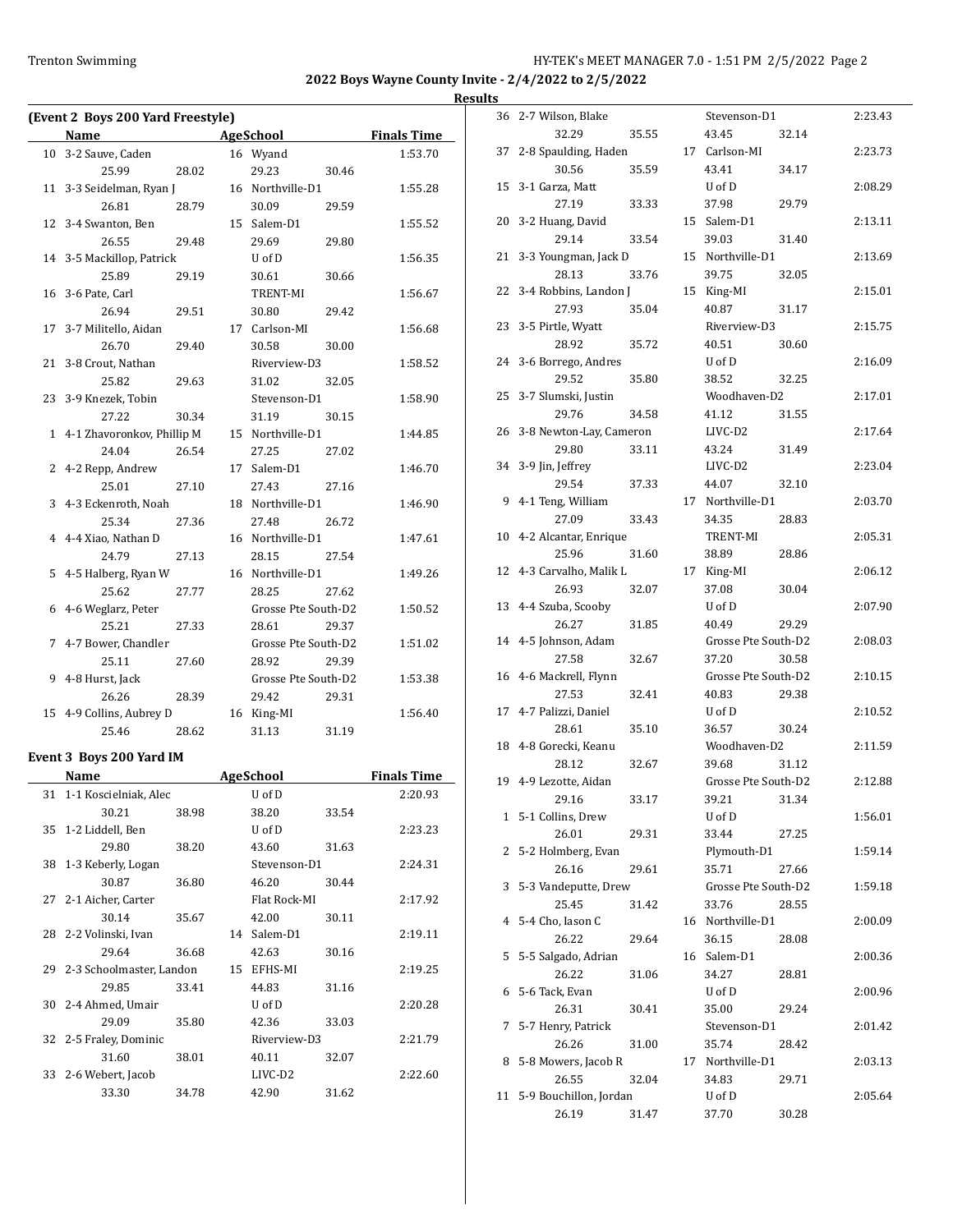**Results**

|              | Event 4 Boys 50 Yard Freestyle   |    |                        |                     |  |  |
|--------------|----------------------------------|----|------------------------|---------------------|--|--|
|              | Name                             |    | AgeSchool              | <b>Finals Time</b>  |  |  |
| $---$        | Obrigkeit, Nate M                |    | 17 Northville-D1       | SCR                 |  |  |
| ---          | Rogowski, Brennan                |    | 18 Grosse Pte South-D2 | <b>SCR</b>          |  |  |
| 32           | 1-1 Bey, Matthew                 |    | Plymouth-D1            | 24.06               |  |  |
| 33           | 1-2 Albujuq, Saad                | 17 | Dhs-MI                 | 24.09               |  |  |
| 38           | 1-3 Henderson, Oscar             |    | U of D                 | 24.77               |  |  |
| 39           | 1-4 Raffin, Alex                 |    | 17 Carlson-MI          | 24.80               |  |  |
| 40           | 1-5 Compton, Tristan J           | 15 | Cass Tech-MI           | 24.86               |  |  |
| 41           | 1-6 Slaughter, Maissa N          | 17 | King-MI                | 26.28               |  |  |
| 20           | 2-1 Waller, Austin               | 17 | Northville-D1          | 23.39               |  |  |
| 21           | 2-2 Boyce, Oliver F              |    | 15 Northville-D1       | 23.44               |  |  |
| 23           | 2-3 Wolney, Ian                  |    | Woodhaven-D2           | 23.47               |  |  |
| 26           | 2-4 Wilkes, Daniel               |    | Allen Park-D2          | 23.51               |  |  |
| 30           | 2-5 Herrero, Emilio              |    | Plymouth-D1            | 23.96               |  |  |
| 31           | 2-6 Wetzel, Wilder               |    | 17 Cass Tech-MI        | 23.99               |  |  |
| *34          | 2-7 Hinojosa, Jose               |    | 16 Wyand               | 24.43               |  |  |
| *34          | 2-7 Paquette, Cole               |    | Allen Park-D2          | 24.43               |  |  |
| 37           | 2-9 Polgar, Sam                  |    | Riverview-D3           | 24.67               |  |  |
| 17           | 3-1 Drawbaugh, Thomas            |    | Grosse Pte South-D2    | 23.30               |  |  |
|              | 18 3-2 Greene, Riley             |    | 16 Wyand               | 23.34               |  |  |
|              | 19 3-3 Roberts, William          |    | Grosse Pte South-D2    | 23.36               |  |  |
| 22           | 3-4 Lerma, Sebastian             |    | Woodhaven-D2           | 23.45               |  |  |
| 25           | 3-5 Rulison, Drew                |    | Grosse Pte South-D2    | 23.48               |  |  |
| 26           | 3-6 Whitman, Andrew              |    | Woodhaven-D2           | 23.51               |  |  |
|              |                                  |    | Grosse Pte South-D2    |                     |  |  |
| 28           | 3-7 Willson, Luke                |    |                        | 23.55               |  |  |
| 29           | 3-8 Ervin, Jake                  |    | U of D                 | 23.56               |  |  |
| 36           | 3-9 Lillard, Allen X             |    | 17 King-MI             | 24.66               |  |  |
| *8           | 4-1 Vallan, Jake                 |    | Grosse Pte South-D2    | 22.67               |  |  |
| *8           | 4-1 Riehl, Brent                 |    | 17 EFHS-MI             | 22.67               |  |  |
| 11           | 4-3 Bylow, Drew                  |    | APCAB-MI               | 22.69               |  |  |
| 13           | 4-4 Pauley, Zach                 |    | Allen Park-D2          | 22.76               |  |  |
| 14           | 4-5 Dmitruchina, Andrew          |    | Allen Park-D2          | 22.91               |  |  |
| 15           | 4-6 Cardiel-Nunez, Angel         |    | 16 Cass Tech-MI        | 22.95               |  |  |
|              | 16 4-7 Chunn, Jake               |    | Grosse Pte South-D2    | 23.01               |  |  |
| 23           | 4-8 Hung, Laken                  |    | 15 Salem-D1            | 23.47               |  |  |
| $\mathbf{1}$ | 5-1 ScottoDiVetta, Evan R        | 17 | Northville-D1          | 21.17               |  |  |
| 2            | 5-2 Simoncini, Leonardo          | 17 | Northville-D1          | 21.49               |  |  |
|              | 3 5-3 Bruce, Charlie             |    | U of D                 | 21.52               |  |  |
| 4            | 5-4 Briggs, Tucker               |    | Grosse Pte South-D2    | 21.74               |  |  |
| 5            | 5-5 McCullough, Kyle             |    | 18 Northville-D1       | 22.00               |  |  |
| 6            | 5-6 Beyer, Bruce                 | 17 | Salem-D1               | 22.10               |  |  |
| 7            | 5-7 Belleza, Paolo               |    | Plymouth-D1            | 22.18               |  |  |
| 10           | 5-8 Tague, Kiernan               |    | U of D                 | 22.68               |  |  |
| 12           | 5-9 Sosnowski, Andrew            |    | Stevenson-D1           | 22.74               |  |  |
|              | <b>Event 5 Boys 1 mtr Diving</b> |    |                        |                     |  |  |
|              | Name                             |    | <b>AgeSchool</b>       | <b>Finals Score</b> |  |  |
|              |                                  |    |                        |                     |  |  |
| $\cdots$     | Malaikal, Brock H                | 17 | Northville-D1          | SCR                 |  |  |
| $\cdots$     | McGee, Lucas                     | 16 | Salem-D1               | SCR                 |  |  |
| ---          | McCausland, Will J               |    | 15 Northville-D1       | SCR                 |  |  |
| $\cdots$     | Holota, Marcus                   |    | 16 Dhs-MI              | SCR                 |  |  |
| 1            | 1-1 Hepner, Logan                |    | Grosse Pte South-D2    | 545.40              |  |  |
| 2            | 1-2 Maiz, Andy                   | 17 | Northville-D1          | 428.50              |  |  |
| 3            | 1-3 Martin, John                 |    | Woodhaven-D2           | 399.40              |  |  |
| 5            | 1-4 Romero, Justin               |    | Woodhaven-D2           | 330.65              |  |  |
| 6            | 1-5 Whalen, Brett                |    | Canton-D1              | 313.25              |  |  |

| د. |                         |    |                     |        |
|----|-------------------------|----|---------------------|--------|
| 7  | 1-6 Romero, Jeremy      |    | Woodhaven-D2        | 313.10 |
|    | 8 1-7 Wenderski, John   |    | U of D              | 296.85 |
| 9  | 1-8 Adamski, Brendan    |    | Plymouth-D1         | 295.50 |
| 10 | 1-9 Brundage, Kaden     |    | Stevenson-D1        | 260.25 |
| 11 | 1-10 Bastajian, Chris   | 17 | Dhs-MI              | 255.75 |
| 12 | 1-11 Richards, Troy     |    | Grosse Pte South-D2 | 253.20 |
| 13 | 1-12 Drawbaugh, Joey    |    | Grosse Pte South-D2 | 243.90 |
| 14 | 1-13 Passerman, Brendan |    | Plymouth-D1         | 238.75 |
| 15 | 1-14 Marion, Dillon     | 18 | Wyand               | 238.25 |
| 16 | 1-15 Hurford, Ethan     |    | Grosse Pte South-D2 | 234.40 |
| 17 | 1-16 Mizzi, Matthew     |    | Allen Park-D2       | 163.15 |
| 18 | 1-17 Granata, Max P     | 15 | Northville-D1       | 162.85 |
| 19 | 1-18 Schindlbeck, Cj    |    | Grosse Pte South-D2 | 158.05 |
| 20 | 1-19 Viola, Landon      |    | Stevenson-D1        | 156.30 |
| 21 | 1-20 Breezee, Wyatt     |    | Riverview-D3        | 104.25 |
| 22 | 1-21 Danilowicz, Cru    |    | 15 Wyand            | 103.85 |
| 23 | 1-22 Mercer, Abram      |    | Grosse Pte South-D2 | 103.45 |
| 24 | 1-23 Rosenberg, Sean    |    | Plymouth-D1         | 100.85 |
| 25 | 1-24 Felske, Michael    |    | Woodhaven-D2        | 97.50  |
| 26 | 1-25 Tank, Douglas      |    | TRENT-MI            | 95.20  |
| 27 | 1-26 Farnsworth, Max    |    | Canton-D1           | 94.45  |
| 28 | 1-27 Taylor, Will       |    | TRENT-MI            | 92.05  |
| 29 | 1-28 Beaudrie, Jonah    |    | TRENT-MI            | 91.50  |
| 30 | 1-29 Smith, Jacob       |    | TRENT-MI            | 89.50  |
| 31 | 1-30 Rush, Kyle         | 14 | Salem-D1            | 79.35  |
| 32 | 1-31 Ali, Mahmoud       | 15 | EFHS-MI             | 60.45  |
| 33 | 1-32 Elamine, Ayman     | 16 | EFHS-MI             | 43.90  |
| 4  | 2-1 Mulky, Trevor       |    | GPN-D2              | 364.90 |

**Event 6 Boys 100 Yard Butterfly**

| Name                          |       |  | AgeSchool        | <b>Finals Time</b> |  |  |
|-------------------------------|-------|--|------------------|--------------------|--|--|
| 32 1-1 Eisman, Maxwell R      |       |  | 16 Northville-D1 | 1:02.86            |  |  |
| 29.84                         | 33.02 |  |                  |                    |  |  |
| 43 1-2 Loosbrock, Elliot      |       |  | 16 Salem-D1      | 1:04.64            |  |  |
| 30.50                         | 34.14 |  |                  |                    |  |  |
| 48 1-3 Keberly, Logan         |       |  | Stevenson-D1     | 1:06.84            |  |  |
| 30.78                         | 36.06 |  |                  |                    |  |  |
| 49 1-4 Rocquemore, Braylon E  |       |  | 15 King-MI       | 1:07.09            |  |  |
| 29.80                         | 37.29 |  |                  |                    |  |  |
| 31 2-1 Carlson, Nicholas      |       |  | 16 Salem-D1      | 1:02.71            |  |  |
| 28.47                         | 34.24 |  |                  |                    |  |  |
| 33 2-2 Wehab, Mason           |       |  | 16 Dhs-MI        | 1:02.88            |  |  |
| 29.48                         | 33.40 |  |                  |                    |  |  |
| 35 2-3 Lezama-Martinez, Bryan |       |  | 18 Cass Tech-MI  | 1:03.48            |  |  |
| 29.22                         | 34.26 |  |                  |                    |  |  |
| 36 2-4 Gascon, Nic            |       |  | U of D           | 1:03.53            |  |  |
| 29.38                         | 34.15 |  |                  |                    |  |  |
| 39 2-5 Hadden, Cymin          |       |  | Stevenson-D1     | 1:03.97            |  |  |
| 29.49                         | 34.48 |  |                  |                    |  |  |
| 41 2-6 Gainadi, Rohan V       |       |  | 15 Northville-D1 | 1:04.49            |  |  |
| 28.70                         | 35.79 |  |                  |                    |  |  |
| 42 2-7 Merugu, Pranav         |       |  | Plymouth-D1      | 1:04.52            |  |  |
| 29.41                         | 35.11 |  |                  |                    |  |  |
| 44 2-8 Harmon, Wyatt          |       |  | Woodhaven-D2     | 1:05.07            |  |  |
| 29.29                         | 35.78 |  |                  |                    |  |  |
| 47 2-9 Jin, Jeffrey           |       |  | LIVC-D2          | 1:05.82            |  |  |
| 30.59                         | 35.23 |  |                  |                    |  |  |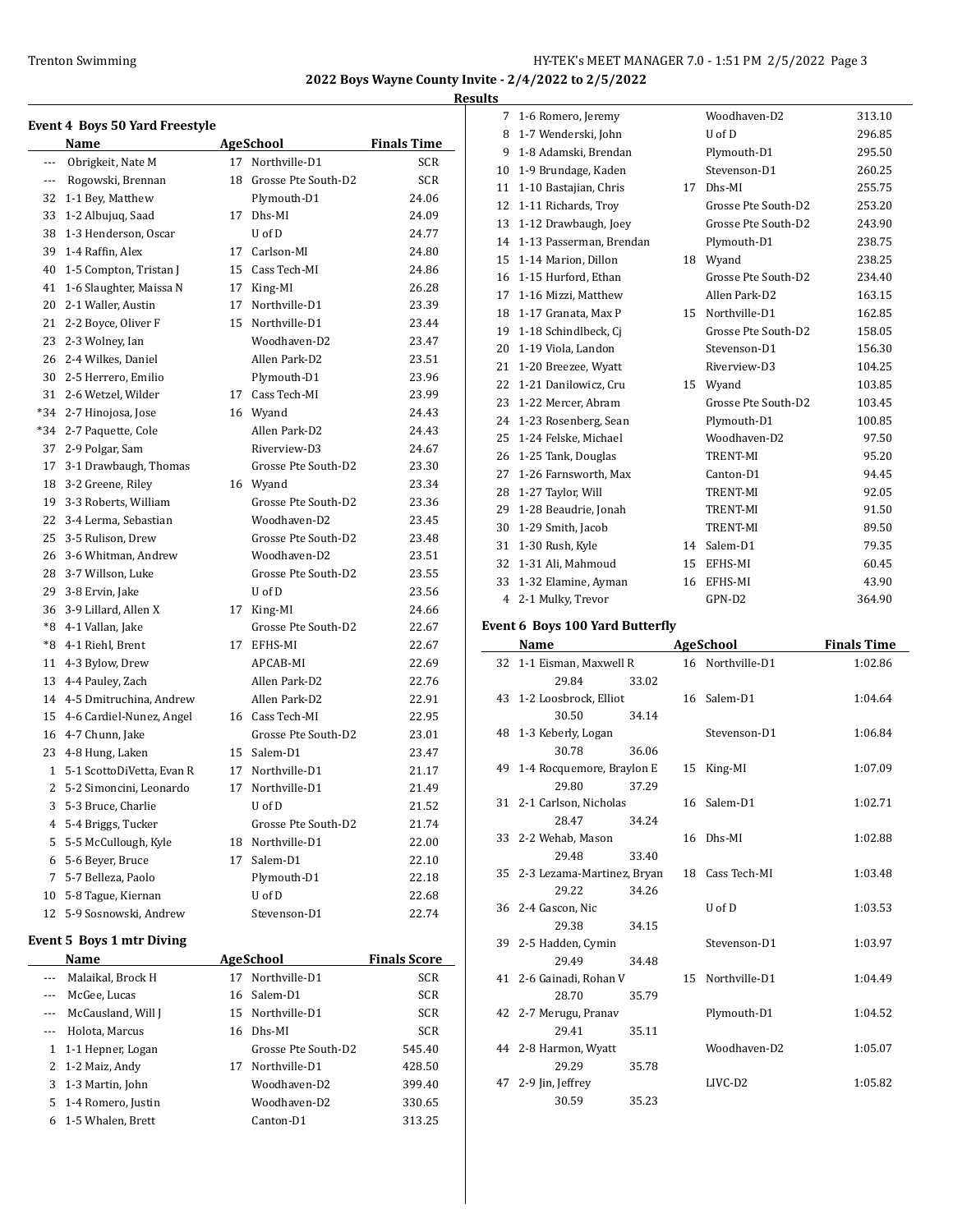**2022 Boys Wayne County Invite - 2/4/2022 to 2/5/2022 Results**

|    | Name                              |       |    | <b>AgeSchool</b>    | <b>Finals Time</b> |
|----|-----------------------------------|-------|----|---------------------|--------------------|
|    | 27 3-1 Kaminski, Paul             |       |    | Grosse Pte South-D2 | 1:01.14            |
|    | 27.97                             | 33.17 |    |                     |                    |
|    | 29 3-2 Youngman, Jack D           |       |    | 15 Northville-D1    | 1:01.49            |
|    | 28.58                             | 32.91 |    |                     |                    |
|    | 30 3-3 Volinski, Ivan             |       |    | 14 Salem-D1         | 1:02.55            |
|    | 29.45<br>34 3-4 Albujuq, Saad     | 33.10 | 17 | Dhs-MI              | 1:03.16            |
|    | 28.76                             | 34.40 |    |                     |                    |
|    | 37 3-5 Liddell, Ben               |       |    | U of D              | 1:03.57            |
|    | 29.02                             | 34.55 |    |                     |                    |
|    | 38 3-6 Ziliak, Gavin              |       |    | Riverview-D3        | 1:03.61            |
|    | 27.97                             | 35.64 |    |                     |                    |
|    | 39 3-7 Ahmed, Umair               |       |    | U of D              | 1:03.97            |
|    | 29.94                             | 34.03 |    |                     |                    |
|    | 45 3-8 Pampreen-Lohman, Xand      |       |    | LIVC-D2             | 1:05.08            |
|    | 28.40                             | 36.68 |    |                     |                    |
|    | 46 3-9 Kelly, Freddy<br>29.38     | 36.00 |    | 17 LP/SA-MI         | 1:05.38            |
|    | 14 4-1 Chen, Albert               |       |    | Plymouth-D1         | 57.73              |
|    | 27.09                             | 30.64 |    |                     |                    |
|    | 19 4-2 Hinojosa, Jose             |       | 16 | Wyand               | 58.70              |
|    | 27.20                             | 31.50 |    |                     |                    |
|    | 20 4-3 Militello, Aidan           |       | 17 | Carlson-MI          | 58.87              |
|    | 27.46                             | 31.41 |    |                     |                    |
|    | 22 4-4 Diaz, Max                  |       |    | U of D              | 59.50              |
|    | 27.83                             | 31.67 |    |                     |                    |
|    | 23 4-5 Brooks, Aidan D            |       | 15 | Northville-D1       | 1:00.07            |
|    | 27.85<br>24 4-6 Sauve, Caden      | 32.22 |    | 16 Wyand            |                    |
|    | 27.80                             | 32.78 |    |                     | 1:00.58            |
|    | 25 4-7 Maceroni, Dominic          |       |    | U of D              | 1:00.88            |
|    | 28.07                             | 32.81 |    |                     |                    |
|    | 26 4-8 Kane, Blaise               |       |    | 15 EFHS-MI          | 1:01.00            |
|    | 28.38                             | 32.62 |    |                     |                    |
|    | 28 4-9 Parent, Thomas             |       |    | Woodhaven-D2        | 1:01.24            |
|    | 28.29                             | 32.95 |    |                     |                    |
|    | 10 5-1 Bennetts, RJ               |       |    | Stevenson-D1        | 56.16              |
|    | 26.21                             | 29.95 |    |                     |                    |
|    | 11 5-2 Hurtado, Evan              |       |    | U of D              | 56.52              |
| 12 | 25.09<br>5-3 George, Ethan        | 31.43 | 17 | Northville-D1       | 56.61              |
|    | 25.55                             | 31.06 |    |                     |                    |
|    | 13 5-4 Fava, Luke                 |       | 15 | Salem-D1            | 56.62              |
|    | 26.57                             | 30.05 |    |                     |                    |
|    | 15 5-5 Bey, Matthew               |       |    | Plymouth-D1         | 57.77              |
|    | 26.41                             | 31.36 |    |                     |                    |
|    | 16 5-6 Wilkes, Daniel             |       |    | Allen Park-D2       | 57.96              |
|    | 26.58                             | 31.38 |    |                     |                    |
| 17 | 5-7 Whitman, Andrew               |       |    | Woodhaven-D2        | 58.04              |
|    | 26.45                             | 31.59 |    |                     |                    |
|    | 18 5-8 Robbins, Landon J<br>26.71 |       | 15 | King-MI             | 58.36              |
| 21 | 5-9 Samoray, Luc                  | 31.65 |    | U of D              | 59.40              |
|    | 27.88                             | 31.52 |    |                     |                    |
| 1  | 6-1 Rahmaan, Keiran               |       |    | Grosse Pte South-D2 | 50.77              |
|    |                                   |       |    |                     |                    |

|    | 2 6-2 McCullough, Kyle          |       |    | 18 Northville-D1       | 52.22              |
|----|---------------------------------|-------|----|------------------------|--------------------|
|    | 24.28                           | 27.94 |    |                        |                    |
|    | 3 6-3 Vallan, Jake              |       |    | Grosse Pte South-D2    | 52.71              |
|    | 24.56                           | 28.15 |    |                        |                    |
|    | 4 6-4 Bryan, Ben                |       |    | Grosse Pte South-D2    | 53.58              |
|    | 24.91                           | 28.67 |    |                        |                    |
|    | 5 6-5 Xiao, Nathan D            |       |    | 16 Northville-D1       | 54.15              |
|    | 25.13                           | 29.02 |    |                        |                    |
|    | 6 6-6 Rulison, Drew             |       |    | Grosse Pte South-D2    | 54.27              |
|    | 26.14                           | 28.13 |    |                        |                    |
|    | 7 6-7 Beyer, Bruce              |       | 17 | Salem-D1               | 54.43              |
|    | 25.04                           | 29.39 |    |                        |                    |
| 8  | 6-8 Hurst, Jack                 |       |    | Grosse Pte South-D2    | 54.82              |
|    | 25.82                           | 29.00 |    |                        |                    |
|    | 9 6-9 Alcantar, Enrique         |       |    | TRENT-MI               | 54.99              |
|    | 25.58                           | 29.41 |    |                        |                    |
|    |                                 |       |    |                        |                    |
|    | Event 7 Boys 100 Yard Freestyle |       |    |                        |                    |
|    | Name                            |       |    | <b>AgeSchool</b>       | <b>Finals Time</b> |
|    | --- Rogowski, Brennan           |       |    | 18 Grosse Pte South-D2 | SCR                |
|    | --- Obrigkeit, Nate M           |       |    | 17 Northville-D1       | SCR                |
| 30 | 1-1 Smith, Nolan                |       |    | Woodhaven-D2           | 53.69              |
|    | 25.96                           | 27.73 |    |                        |                    |
|    | 32 1-2 Slumski, Justin          |       |    | Woodhaven-D2           | 54.17              |
|    | 25.84                           | 28.33 |    |                        |                    |
| 33 | 1-3 Simpson, Keith              |       | 16 | King-MI                | 54.25              |
|    | 25.47                           | 28.78 |    |                        |                    |
| 34 | 1-4 Patel, Ayush                |       | 17 | Salem-D1               | 54.28              |
|    | 25.64                           | 28.64 |    |                        |                    |
| 37 | 1-5 Christensen, Charlie        |       |    | U of D                 | 55.08              |
|    | 25.80                           | 29.28 |    |                        |                    |
| 39 | 1-6 Webert, Jacob               |       |    | LIVC-D2                | 55.91              |
|    | 27.54                           | 28.37 |    |                        |                    |
| 40 | 1-7 Karsono, Benjamin           |       | 17 | Salem-D1               | 56.17              |
|    | 27.17                           | 29.00 |    |                        |                    |
| 41 | 1-8 Paquette, Cole              |       |    | Allen Park-D2          | 56.31              |
|    | 27.45                           | 28.86 |    |                        |                    |
| 44 | 1-9 Juliette, Shawn             |       |    | LIVC-D2                | 58.80              |
|    | 27.25                           | 31.55 |    |                        |                    |
|    | 24 2-1 Ervin, Jake              |       |    | U of D                 | 52.20              |
|    | 25.29                           | 26.91 |    |                        |                    |
| 25 | 2-2 Blazoff, Tyler              |       |    | Stevenson-D1           | 52.53              |
|    | 25.32                           | 27.21 |    |                        |                    |
| 26 | 2-3 Carney, John                |       |    | Stevenson-D1           | 52.80              |
|    | 25.10                           | 27.70 |    |                        |                    |
| 29 | 2-4 Niu, Mason                  |       |    | 18 Northville-D1       | 53.57              |
|    | 25.28                           | 28.29 |    |                        |                    |
| 31 | 2-5 Bell, Alex                  |       |    | U of D                 | 53.95              |
|    | 25.97                           | 27.98 |    |                        |                    |
| 38 | 2-6 Herrero, Emilio             |       |    | Plymouth-D1            | 55.83              |
|    | 26.72                           | 29.11 |    |                        |                    |
| 42 | 2-7 Henderson, Oscar            |       |    | U of D                 | 56.98              |
|    | 26.85                           | 30.13 |    |                        |                    |
| 43 | 2-8 Lillard, Allen X            |       | 17 | King-MI                | 57.80              |
|    | 27.48                           | 30.32 |    |                        |                    |
|    | *18 3-1 Nadaskay, Xander        |       |    | Woodhaven-D2           | 51.11              |
|    | 24.59                           | 26.52 |    |                        |                    |
|    |                                 |       |    |                        |                    |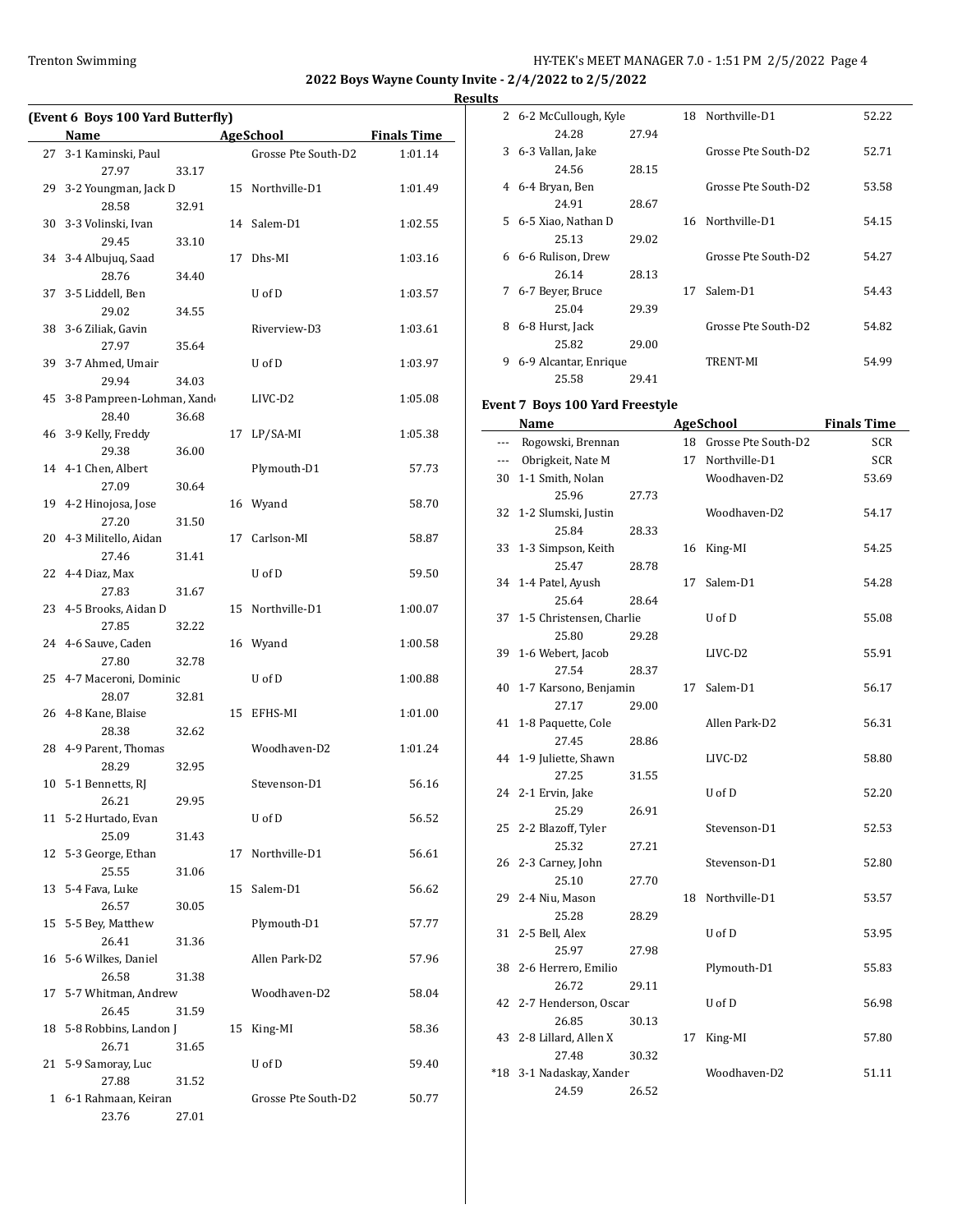**2022 Boys Wayne County Invite - 2/4/2022 to 2/5/2022**

| (Event 7 Boys 100 Yard Freestyle) |                     |                    | <b>Results</b> |                                 |       |                  |       |                    |
|-----------------------------------|---------------------|--------------------|----------------|---------------------------------|-------|------------------|-------|--------------------|
| Name                              | <b>AgeSchool</b>    | <b>Finals Time</b> |                | Event 8 Boys 500 Yard Freestyle |       |                  |       |                    |
| *18 3-1 Wolney, Ian               | Woodhaven-D2        | 51.11              |                | Name                            |       | AgeSchool        |       | <b>Finals Time</b> |
| 24.94<br>26.17                    |                     |                    |                | 34 1-1 Fritz, Jack              |       | U of D           |       | 5:48.34            |
| 20 3-3 Wang, Ethan Z              | 15 Northville-D1    | 51.14              |                | 31.51                           | 34.74 | 35.66            | 35.46 |                    |
| 24.59<br>26.55                    |                     |                    |                | 36.00                           | 35.15 | 35.58            | 35.41 |                    |
| 22 3-4 Boyce, Oliver F            | 15 Northville-D1    | 51.45              |                | 35.36                           | 33.47 |                  |       |                    |
| 26.50<br>24.95                    |                     |                    |                | 38 1-2 Ramadan, Mike            |       | 17 EFHS-MI       |       | 5:55.41            |
| 23 3-5 Drawbaugh, Thomas          | Grosse Pte South-D2 | 51.78              |                | 31.66                           | 35.24 | 35.92            | 37.17 |                    |
| 24.91<br>26.87                    |                     |                    |                | 36.29                           | 36.52 | 36.47            | 36.47 |                    |
| 27 3-6 Willson, Luke              | Grosse Pte South-D2 | 52.96              |                | 35.78                           | 33.89 |                  |       |                    |
| 25.17<br>27.79                    |                     |                    |                | 39 1-3 Kulcsar, Daniel          |       | 14 Wyand         |       | 5:57.31            |
| 28 3-7 Shi, Daniel                |                     | 53.08              |                | 31.01                           | 35.05 | 36.03            | 36.95 |                    |
|                                   | 14 Salem-D1         |                    |                | 37.04                           | 36.51 | 36.92            | 38.07 |                    |
| 25.60<br>27.48                    |                     |                    |                | 35.83                           | 33.90 |                  |       |                    |
| 35 3-8 Foor, Ben                  | 17 Salem-D1         | 54.36              |                | 40 1-4 Brown, Nik               |       | 17 Carlson-MI    |       | 5:59.30            |
| 26.26<br>28.10                    |                     |                    |                | 30.12                           | 34.41 | 35.90            | 37.60 |                    |
| 36 3-9 Lerma, Sebastian           | Woodhaven-D2        | 54.57              |                | 36.96                           | 37.21 | 37.94            | 37.75 |                    |
| 26.26<br>28.31                    |                     |                    |                | 37.40                           | 34.01 |                  |       |                    |
| 5 4-1 Holmberg, Evan              | Plymouth-D1         | 49.07              |                | 41 1-5 Heath, Lily              |       | APCAB-MI         |       | 5:59.57            |
| 23.61<br>25.46                    |                     |                    |                | 29.39                           | 34.22 | 36.20            | 37.17 |                    |
| 10 4-2 Conroy, Ben                | 17 Carlson-MI       | 49.69              |                | 37.18                           | 37.33 | 37.57            | 37.53 |                    |
| 23.96<br>25.73                    |                     |                    |                | 37.30                           | 35.68 |                  |       |                    |
| *11 4-3 Vaduva, Jack              | 17 Wyand            | 49.92              |                | 23 2-1 Robinson, Matthew        |       | Stevenson-D1     |       | 5:29.83            |
| 24.07<br>25.85                    |                     |                    |                | 28.73                           | 31.45 | 32.58            | 33.50 |                    |
| *11 4-3 Mak, Andy                 | Plymouth-D1         | 49.92              |                | 33.98                           | 34.04 | 34.62            | 34.68 |                    |
| 23.79<br>26.13                    |                     |                    |                | 34.16                           | 32.09 |                  |       |                    |
| 13 4-5 Riehl, Brent               | 17 EFHS-MI          | 49.98              |                |                                 |       |                  |       |                    |
| 23.85<br>26.13                    |                     |                    |                | 24 2-2 Eisman, Maxwell R        |       | 16 Northville-D1 |       | 5:30.57            |
| 14 4-6 Dmitruchina, Andrew        | Allen Park-D2       | 50.13              |                | 30.07                           | 32.77 | 33.43            | 33.49 |                    |
| 24.00<br>26.13                    |                     |                    |                | 34.21                           | 33.87 | 33.71            | 34.15 |                    |
| 15 4-7 Sosnowski, Andrew          | Stevenson-D1        | 50.19              |                | 33.37                           | 31.50 |                  |       |                    |
| 24.36<br>25.83                    |                     |                    |                | 25 2-3 Rinaman, Aidan           |       | Plymouth-D1      |       | 5:33.34            |
| 16 4-8 Chunn, Jake                | Grosse Pte South-D2 | 50.48              |                | 28.80                           | 31.40 | 32.29            | 33.12 |                    |
| 23.91<br>26.57                    |                     |                    |                | 33.88                           | 34.77 | 34.83            | 34.71 |                    |
| 20 4-9 Hung, Laken                | 15 Salem-D1         | 51.14              |                | 34.31                           | 35.23 |                  |       |                    |
| 24.65<br>26.49                    |                     |                    |                | 29 2-4 Kim, Daniel              |       | 17 Northville-D1 |       | 5:37.96            |
| 1 5-1 Simoncini, Leonardo         | 17 Northville-D1    | 46.61              |                | 29.56                           | 32.98 | 33.96            | 34.57 |                    |
| 22.24<br>24.37                    |                     |                    |                | 34.59                           | 35.08 | 34.24            | 34.06 |                    |
| 2 5-2 ScottoDiVetta, Evan R       | 17 Northville-D1    | 46.84              |                | 34.45                           | 34.47 |                  |       |                    |
| 22.62<br>24.22                    |                     |                    |                | 30 2-5 Green, Charlie L         |       | 17 Northville-D1 |       | 5:40.77            |
| 3 5-3 Briggs, Tucker              | Grosse Pte South-D2 | 47.91              |                | 29.83                           | 32.44 | 34.10            | 34.90 |                    |
| 22.75<br>25.16                    |                     |                    |                | 34.79                           | 35.56 | 36.43            | 34.90 |                    |
| 4 5-4 Bruce, Charlie              | U of D              | 48.19              |                | 34.73                           | 33.09 |                  |       |                    |
| 23.03<br>25.16                    |                     |                    |                | 32 2-6 Carlson, Nicholas        |       | 16 Salem-D1      |       | 5:44.92            |
| 6 5-5 Bouchillon, Christian       | U of D              | 49.31              |                | 30.02                           | 33.99 | 34.44            | 35.48 |                    |
| 23.54<br>25.77                    |                     |                    |                | 35.35                           | 36.08 | 35.43            | 35.39 |                    |
| 7 5-6 Liu, Troy                   | Grosse Pte South-D2 | 49.32              |                | 35.83                           | 32.91 |                  |       |                    |
| 23.52<br>25.80                    |                     |                    |                | 33 2-7 Tanner, Vaughn           |       | Flat Rock-MI     |       | 5:47.40            |
| 8 5-7 Shope, Parker               | Woodhaven-D2        | 49.33              |                | 30.36                           | 33.82 | 34.44            | 35.69 |                    |
| 23.87<br>25.46                    |                     |                    |                | 36.00                           | 35.72 | 35.82            | 36.17 |                    |
| 9 5-8 Henry, Patrick              | Stevenson-D1        | 49.60              |                | 35.73                           | 33.65 |                  |       |                    |
| 24.08<br>25.52                    |                     |                    |                | 35 2-8 Germano, Dominic         |       | Woodhaven-D2     |       | 5:50.33            |
| 17 5-9 Tague, Kiernan             | U of D              | 51.07              |                | 30.26                           | 34.04 | 35.16            | 35.80 |                    |
| 24.59<br>26.48                    |                     |                    |                | 35.58                           | 35.52 | 36.34            | 35.53 |                    |
|                                   |                     |                    |                |                                 |       |                  |       |                    |
|                                   |                     |                    |                | 36.37                           | 35.73 |                  |       |                    |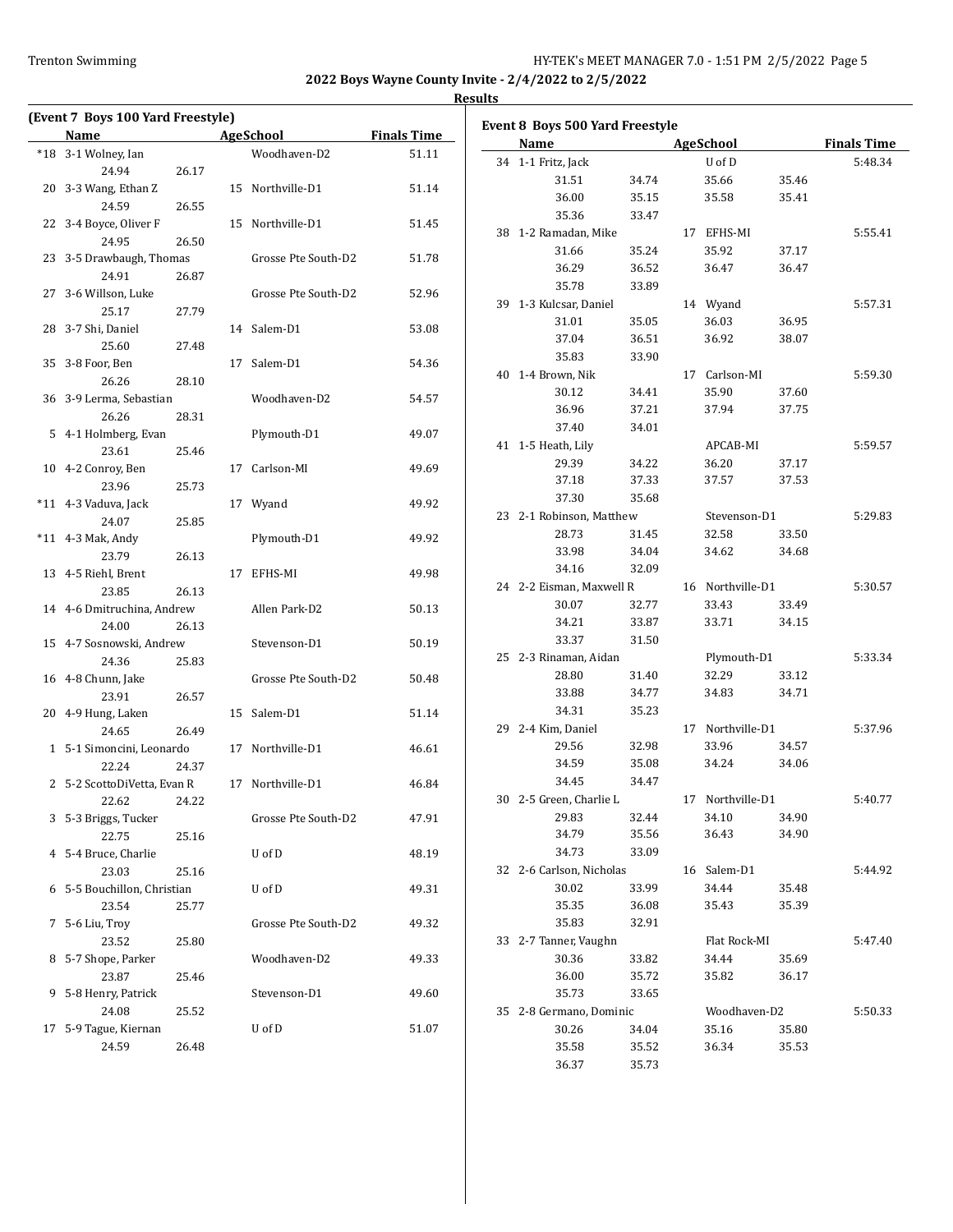| Name                    |       | <b>AgeSchool</b>    |                     | <b>Finals Time</b> |
|-------------------------|-------|---------------------|---------------------|--------------------|
| 37 2-9 Pipta, Andrew    |       | 16 LP/SA-MI         |                     | 5:51.20            |
| 28.94                   | 32.48 | 33.63               | 35.13               |                    |
| 36.27                   | 36.97 | 37.74               | 37.95               |                    |
| 37.83                   | 34.26 |                     |                     |                    |
| 19 3-1 Knezek, Tobin    |       | Stevenson-D1        |                     | 5:25.16            |
| 28.23                   | 31.93 | 32.53               | 33.22               |                    |
| 33.62                   | 33.68 | 33.78               | 33.35               |                    |
| 33.26                   | 31.56 |                     |                     |                    |
| 20 3-2 Crout, Nathan    |       | Riverview-D3        |                     | 5:26.14            |
| 29.67                   | 32.32 | 32.91               | 33.30               |                    |
| 33.01                   | 33.99 | 33.45               | 33.61               |                    |
| 32.36                   | 31.52 |                     |                     |                    |
| 21 3-3 Bradburn, Ryan   |       | TRENT-MI            |                     | 5:26.71            |
| 28.96                   | 31.75 | 32.25               | 1:06.33             |                    |
| 33.76<br>32.23          |       |                     | 1:08.03             |                    |
| 22 3-4 Herriff, Ryan    |       | LIVC-D <sub>2</sub> |                     | 5:27.46            |
| 29.97                   | 31.86 | 32.85               | 33.23               |                    |
| 33.40                   | 34.18 | 33.81               | 33.61               |                    |
| 33.05                   | 31.50 |                     |                     |                    |
| 26 3-5 Aicher, Carter   |       | Flat Rock-MI        |                     | 5:34.86            |
| 29.28                   | 33.11 |                     |                     |                    |
| 34.62                   |       | 34.16<br>34.20      | 34.14               |                    |
|                         | 34.92 |                     | 34.53               |                    |
| 33.71                   | 32.19 |                     |                     |                    |
| 27 3-6 Hurley, Alex     |       | U of D              |                     | 5:35.51            |
| 29.12                   | 32.59 | 33.89               | 34.21               |                    |
| 34.27                   | 34.38 | 34.40               | 34.83               |                    |
| 34.79                   | 33.03 |                     |                     |                    |
| 28 3-7 Talbott, James   |       | Woodhaven-D2        |                     | 5:37.92            |
| 29.91                   | 33.15 | 33.91               | 35.20               |                    |
| 35.35                   | 34.97 | 34.83               | 34.82               |                    |
| 33.72                   | 32.06 |                     |                     |                    |
| 31 3-8 Gillissie, Lucas |       | Woodhaven-D2        |                     | 5:40.92            |
| 29.17                   | 32.98 | 34.06               | 34.43               |                    |
| 35.32                   | 35.90 | 35.46               | 35.59               |                    |
| 35.50                   | 32.51 |                     |                     |                    |
| 36 3-9 Emmons, Caden    |       | TRENT-MI            |                     | 5:50.70            |
| 28.53                   | 33.40 | 35.87               | 35.93               |                    |
| 36.30                   | 36.06 | 36.33               | 36.98               |                    |
| 36.65                   | 34.65 |                     |                     |                    |
| 10 4-1 Bylow, Drew      |       | APCAB-MI            |                     | 5:02.54            |
| 25.90                   | 28.85 | 30.05               | 30.45               |                    |
| 31.24                   | 31.46 | 31.51               | 31.29               |                    |
| 31.10                   | 30.69 |                     |                     |                    |
| 11 4-2 Fava, Luke       |       | 15 Salem-D1         |                     | 5:04.29            |
| 27.12                   | 29.52 | 30.80               | 31.32               |                    |
| 31.35                   | 31.82 | 31.46               | 31.40               |                    |
| 30.76                   | 28.74 |                     |                     |                    |
| 12 4-3 Bower, Chandler  |       |                     | Grosse Pte South-D2 | 5:04.41            |
| 27.13                   | 29.69 | 30.55               | 30.71               |                    |
| 31.17                   | 31.32 | 31.82               | 31.63               |                    |
| 31.19                   | 29.20 |                     |                     |                    |
| 13 4-4 Swanton, Ben     |       | 15 Salem-D1         |                     | 5:04.79            |
| 27.78                   | 30.36 | 30.64               | 30.99               |                    |
| 31.49                   | 31.48 | 30.82               | 30.89               |                    |
| 31.22                   | 29.12 |                     |                     |                    |

|   | 14 4-5 Seidelman, Ryan J     |       |    | 16 Northville-D1    |       | 5:06.28 |
|---|------------------------------|-------|----|---------------------|-------|---------|
|   | 28.20                        | 30.04 |    | 30.47               | 31.01 |         |
|   | 31.38                        | 31.18 |    | 31.49               | 31.34 |         |
|   | 31.25                        | 29.92 |    |                     |       |         |
|   | 15 4-6 Passuth, Robert       |       |    | 17 Wyand            |       | 5:08.57 |
|   | 28.47                        | 31.07 |    | 29.99               | 31.02 |         |
|   | 31.27                        | 31.59 |    | 31.24               | 31.38 |         |
|   | 32.34                        | 30.20 |    |                     |       |         |
|   |                              |       |    |                     |       |         |
|   | 16 4-7 Pate, Carl            |       |    | TRENT-MI            |       | 5:13.27 |
|   | 27.66                        | 29.62 |    | 30.80               | 31.72 |         |
|   | 32.15                        | 32.23 |    | 33.21               | 32.45 |         |
|   | 32.26                        | 31.17 |    |                     |       |         |
|   | 17 4-8 Holdridge, Mark       |       |    | Plymouth-D1         |       | 5:18.35 |
|   | 26.70                        | 29.48 |    | 31.55               | 31.74 |         |
|   | 32.65                        | 32.88 |    | 33.45               | 33.65 |         |
|   | 33.28                        | 32.97 |    |                     |       |         |
|   | 18 4-9 Pirtle, Wyatt         |       |    | Riverview-D3        |       | 5:18.97 |
|   | 27.03                        | 30.33 |    | 32.10               | 32.20 |         |
|   | 32.85                        | 33.06 |    | 32.93               | 33.72 |         |
|   | 32.90                        | 31.85 |    |                     |       |         |
|   | 1 5-1 Zhavoronkov, Phillip M |       |    | 15 Northville-D1    |       | 4:42.61 |
|   | 25.22                        | 27.81 |    | 28.10               | 28.63 |         |
|   | 28.68                        | 28.94 |    | 29.04               | 29.15 |         |
|   | 28.50                        | 28.54 |    |                     |       |         |
|   |                              |       | 16 | Northville-D1       |       |         |
|   | 2 5-2 Halberg, Ryan W        |       |    |                     |       | 4:47.43 |
|   | 26.45                        | 28.89 |    | 28.55               | 29.27 |         |
|   | 29.16                        | 29.32 |    | 29.55               | 29.36 |         |
|   | 29.17                        | 27.71 |    |                     |       |         |
|   | 3 5-3 Eckenroth, Noah        |       |    | 18 Northville-D1    |       | 4:47.82 |
|   | 26.22                        | 28.56 |    | 28.98               | 28.94 |         |
|   | 29.08                        | 29.12 |    | 29.24               | 29.63 |         |
|   | 29.50                        | 28.55 |    |                     |       |         |
|   | 4 5-4 Repp, Andrew           |       |    | 17 Salem-D1         |       | 4:51.73 |
|   | 26.11                        | 28.10 |    | 28.84               | 29.44 |         |
|   | 29.65                        | 29.70 |    | 30.05               | 29.83 |         |
|   | 30.43                        | 29.58 |    |                     |       |         |
|   | 5 5-5 Garza, Matt            |       |    | U of D              |       | 4:59.30 |
|   | 26.62                        | 29.44 |    | 29.96               | 30.18 |         |
|   | 30.79                        | 30.62 |    | 30.55               | 30.86 |         |
|   | 30.67                        | 29.61 |    |                     |       |         |
|   | 6 5-6 Mowers, Jacob R        |       | 17 | Northville-D1       |       | 4:59.77 |
|   | 27.19                        | 30.00 |    | 30.79               | 30.82 |         |
|   | 30.85                        | 30.43 |    | 30.40               | 30.05 |         |
|   | 29.72                        | 29.52 |    |                     |       |         |
|   | 7 5-7 Weglarz, Peter         |       |    | Grosse Pte South-D2 |       | 5:01.28 |
|   | 26.58                        | 29.09 |    | 30.08               | 30.66 |         |
|   | 30.54                        |       |    | 31.29               | 31.04 |         |
|   |                              | 31.13 |    |                     |       |         |
|   | 31.09                        | 29.78 |    |                     |       |         |
| 8 | 5-8 Szuba, Scooby            |       |    | U of D              |       | 5:01.48 |
|   | 26.63                        | 28.98 |    | 29.97               | 30.49 |         |
|   | 31.11                        | 31.28 |    | 31.03               | 31.20 |         |
|   | 31.08                        | 29.71 |    |                     |       |         |
| 9 | 5-9 Hung, Jalen              |       | 17 | Salem-D1            |       | 5:02.04 |
|   | 27.21                        | 30.84 |    | 31.30               | 31.81 |         |
|   | 30.41                        | 30.24 |    | 30.51               | 30.27 |         |
|   | 30.11                        | 29.34 |    |                     |       |         |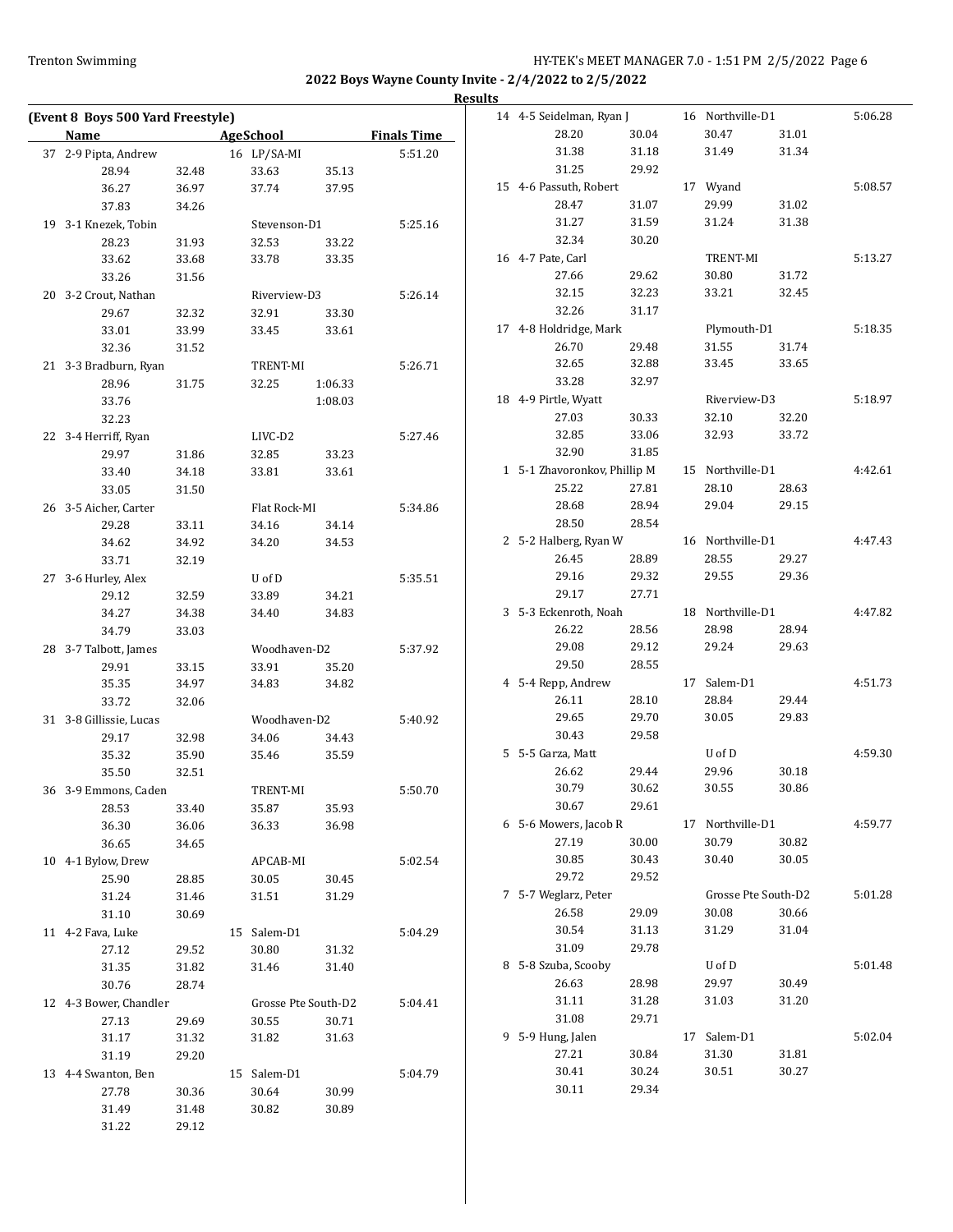#### **Results**

|    | Team                                             |       | Relay                                       |       | <b>Finals Time</b> |
|----|--------------------------------------------------|-------|---------------------------------------------|-------|--------------------|
|    | 6 King-MI                                        |       | A                                           |       | 1:32.72            |
|    | 1) Carvalho, Malik L 17                          |       | 2) Simpson, Keith 16                        |       |                    |
|    | 3) Lillard, Allen X 17                           |       | 4) Robbins, Landon J 15                     |       |                    |
|    | 22.55                                            | 23.47 | 23.44                                       | 23.26 |                    |
| 11 | Cass Tech-MI                                     |       | A                                           |       | 1:36.68            |
|    | 1) Cardiel-Nunez, Angel 16                       |       | 2) Wetzel, Wilder 17                        |       |                    |
|    | 3) Lopez, Gustavo 17                             |       | 4) Compton, Tristan J 15                    |       |                    |
|    | 22.60                                            | 23.68 | 25.60                                       | 24.80 |                    |
| 12 | Riverview-D3                                     |       | A                                           |       | 1:37.04            |
|    | 1) Polgar, Sam                                   |       | 2) Ziliak, Gavin                            |       |                    |
|    | 3) Shaw, Ben                                     |       | 4) Crout, Nathan                            |       |                    |
|    | 24.48                                            | 24.08 | 24.38                                       | 24.10 |                    |
| 13 | <b>TRENT-MI</b>                                  |       | A                                           |       | 1:38.75            |
|    | 1) Pate, Carl                                    |       | 2) Martin, Drew                             |       |                    |
|    | 3) Wilds, Jack                                   |       | 4) Alcantar, Enrique                        |       |                    |
|    | 25.24                                            | 25.13 | 24.96                                       | 23.42 |                    |
|    | 14 LIVC-D2                                       |       | A                                           |       | 1:43.21            |
|    |                                                  |       | 2) Jin, Jeffrey                             |       |                    |
|    | 1) Juliette, Shawn<br>3) Pampreen-Lohman, Xander |       | 4) Webert, Jacob                            |       |                    |
|    | 25.43                                            | 26.04 | 26.20                                       | 25.54 |                    |
| 15 | Dhs-MI                                           |       | A                                           |       | 1:43.30            |
|    | 1) Wehab, Mason 16                               |       | 2) Wehab, Jack 18                           |       |                    |
|    | 3) Schondorf, Peter 16                           |       | 4) Albujuq, Saad 17                         |       |                    |
|    | 27.21                                            | 26.21 | 25.96                                       | 23.92 |                    |
| 16 | EFHS-MI                                          |       | A                                           |       |                    |
|    |                                                  |       |                                             |       | 1:52.56            |
|    | 1) Kuentz, Ian 16<br>3) Hamann, Carter 17        |       | 2) Williams, Noah 15<br>4) Ramadan, Mike 17 |       |                    |
|    |                                                  |       |                                             |       |                    |
|    | 28.37<br>APCAB-MI                                | 27.25 | 29.31<br>A                                  | 27.63 |                    |
| 17 | 1) Kaleniecki, Ralph                             |       |                                             |       | 2:01.17            |
|    |                                                  |       | 2) Russelburg, Christopher                  |       |                    |
|    | 3) Genaw, Marin                                  |       | 4) Heath, Lily                              |       |                    |
|    | 29.51<br>1 Northville-D1                         | 32.49 | 31.62                                       | 27.55 |                    |
|    |                                                  |       | A                                           |       | 1:24.93            |
|    | 1) Simoncini, Leonardo 17                        |       | 2) Xiao, Nathan D 16                        |       |                    |
|    | 3) McCullough, Kyle 18                           |       | 4) ScottoDiVetta, Evan R 17                 |       |                    |
|    | 21.35                                            | 21.61 | 21.33                                       | 20.64 |                    |
| 2  | Grosse Pte South-D2                              |       | A                                           |       | 1:27.12            |
|    | 1) Vallan, Jake                                  |       | 2) Vandeputte, Drew                         |       |                    |
|    | 3) Rahmaan, Keiran                               |       | 4) Briggs, Tucker                           |       |                    |
|    | 22.69                                            | 22.00 | 21.48                                       | 20.95 |                    |
| 3  | U of D                                           |       | A                                           |       | 1:29.28            |
|    | 1) Tack, Evan                                    |       | 2) Ervin, Jake                              |       |                    |
|    | 3) Tague, Kiernan                                |       | 4) Bruce, Charlie                           |       |                    |
|    | 23.00                                            | 22.73 | 22.51                                       | 21.04 |                    |
| 4  | Plymouth-D1                                      |       | A                                           |       | 1:31.22            |
|    | 1) Belleza, Paolo                                |       | 2) Holmberg, Evan                           |       |                    |
|    | 3) Herrero, Emilio                               |       | 4) Bey, Matthew                             |       |                    |
|    | 5) Bey, Caleb                                    |       | 6) Holdridge, Mark                          |       |                    |
|    | 7) Mak, Andy                                     |       | 8) Chen, Albert                             |       |                    |
|    | 21.88                                            | 22.03 | 23.67                                       | 23.64 |                    |
| 5  | Salem-D1                                         |       | A                                           |       | 1:31.32            |
|    | 1) Hung, Laken 15                                |       | 2) Repp, Andrew 17                          |       |                    |
|    | 3) Salgado, Adrian 16                            |       | 4) Beyer, Bruce 17                          |       |                    |
|    | 5) Fava, Luke 15                                 |       | 6) Hung, Jalen 17                           |       |                    |
|    | 7) Foor, Ben 17                                  |       | 8) Patel, Ayush 17                          |       |                    |
|    | 23.60                                            | 22.65 | 23.02                                       | 22.05 |                    |

| 7  | Allen Park-D2        |       | A                      |       | 1:32.89 |
|----|----------------------|-------|------------------------|-------|---------|
|    | 1) Wilkes, Daniel    |       | 2) Dmitruchina, Andrew |       |         |
|    | 3) Paquette, Cole    |       | 4) Pauley, Zach        |       |         |
|    | 23.53                | 22.42 | 24.40                  | 22.54 |         |
| 8  | Woodhaven-D2         |       | A                      |       | 1:33.53 |
|    | 1) Lerma, Sebastian  |       | 2) Whitman, Andrew     |       |         |
|    | 3) Wolney, Ian       |       | 4) Gillissie, Lucas    |       |         |
|    | 23.63                | 22.87 | 23.36                  | 23.67 |         |
| 9  | Wyand                |       | A                      |       | 1:33.56 |
|    | 1) Greene, Riley 16  |       | 2) Hinojosa, Jose 16   |       |         |
|    | 3) Sauve, Caden 16   |       | 4) Vaduva, Jack 17     |       |         |
|    | 23.58                | 23.99 | 23.51                  | 22.48 |         |
| 10 | Stevenson-D1         |       | A                      |       | 1:33.98 |
|    | 1) Sosnowski, Andrew |       | 2) Carney, John        |       |         |
|    | 3) Knezek, Tobin     |       | 4) Henry, Patrick      |       |         |
|    | 5) Keberly, Logan    |       | 6) Bennetts, RJ        |       |         |
|    | 7) Blazoff, Tyler    |       | 8) Hadden, Cymin       |       |         |
|    | 23.12                | 24.04 | 24.55                  | 22.27 |         |

## **Event 10 Boys 100 Yard Backstroke**

|       | Name                        |       |    | <b>AgeSchool</b>    | <b>Finals Time</b> |
|-------|-----------------------------|-------|----|---------------------|--------------------|
| 44    | 1-1 Dorey, Ethan            |       |    | TRENT-MI            | 1:06.66            |
|       | 33.05                       | 33.61 |    |                     |                    |
| 46    | 1-2 Deshpande, Neil         |       |    | Plymouth-D1         | 1:07.02            |
|       | 32.70                       | 34.32 |    |                     |                    |
| 47    | 1-3 Mulcahy, Owen           |       |    | Grosse Pte South-D2 | 1:07.13            |
|       | 31.90                       | 35.23 |    |                     |                    |
| 49    | 1-4 Brodie, Adam            |       |    | Flat Rock-MI        | 1:07.36            |
|       | 32.73                       | 34.63 |    |                     |                    |
| 50    | 1-5 Luebkert, William H     |       | 15 | Northville-D1       | 1:09.04            |
|       | 32.67                       | 36.37 |    |                     |                    |
| ---   | 1- Compton, Tristan J       |       | 15 | Cass Tech-MI        | NS                 |
| $---$ | 1- Rocquemore, Landon R     |       | 17 | King-MI             | <b>NS</b>          |
| 35    | 2-1 Tittle, Joshua          |       |    | <b>TRENT-MI</b>     | 1:04.49            |
|       | 31.21                       | 33.28 |    |                     |                    |
| 36    | 2-2 Hier, Noah              |       | 17 | Salem-D1            | 1:04.81            |
|       | 31.09                       | 33.72 |    |                     |                    |
| 37    | 2-3 Balmelle, Gabriel       |       | 14 | Salem-D1            | 1:05.00            |
|       | 31.18                       | 33.82 |    |                     |                    |
| 38    | 2-4 Devins, Logan           |       |    | Woodhaven-D2        | 1:05.35            |
|       | 31.60                       | 33.75 |    |                     |                    |
| 39    | 2-5 Beattie, Gabe           |       | 16 | Wyand               | 1:05.73            |
|       | 32.47                       | 33.26 |    |                     |                    |
| 41    | 2-6 Avey, Thomas            |       |    | LIVC-D2             | 1:06.25            |
|       | 32.17                       | 34.08 |    |                     |                    |
|       | 43 2-7 Christensen, Charlie |       |    | U of D              | 1:06.64            |
|       | 32.16                       | 34.48 |    |                     |                    |
| 44    | 2-8 James, Andrew P         |       | 16 | Northville-D1       | 1:06.66            |
|       | 32.95                       | 33.71 |    |                     |                    |
| 48    | 2-9 Maceroni, Dominic       |       |    | U of D              | 1:07.15            |
|       | 32.70                       | 34.45 |    |                     |                    |
| 17    | 3-1 Nadaskay, Xander        |       |    | Woodhaven-D2        | 58.45              |
|       | 28.44                       | 30.01 |    |                     |                    |
| 22    | 3-2 Patel, Ayush            |       | 17 | Salem-D1            | 59.94              |
|       | 29.04                       | 30.90 |    |                     |                    |
| 29    | 3-3 Samoray, Luc            |       |    | U of D              | 1:02.12            |
|       | 29.66                       | 32.46 |    |                     |                    |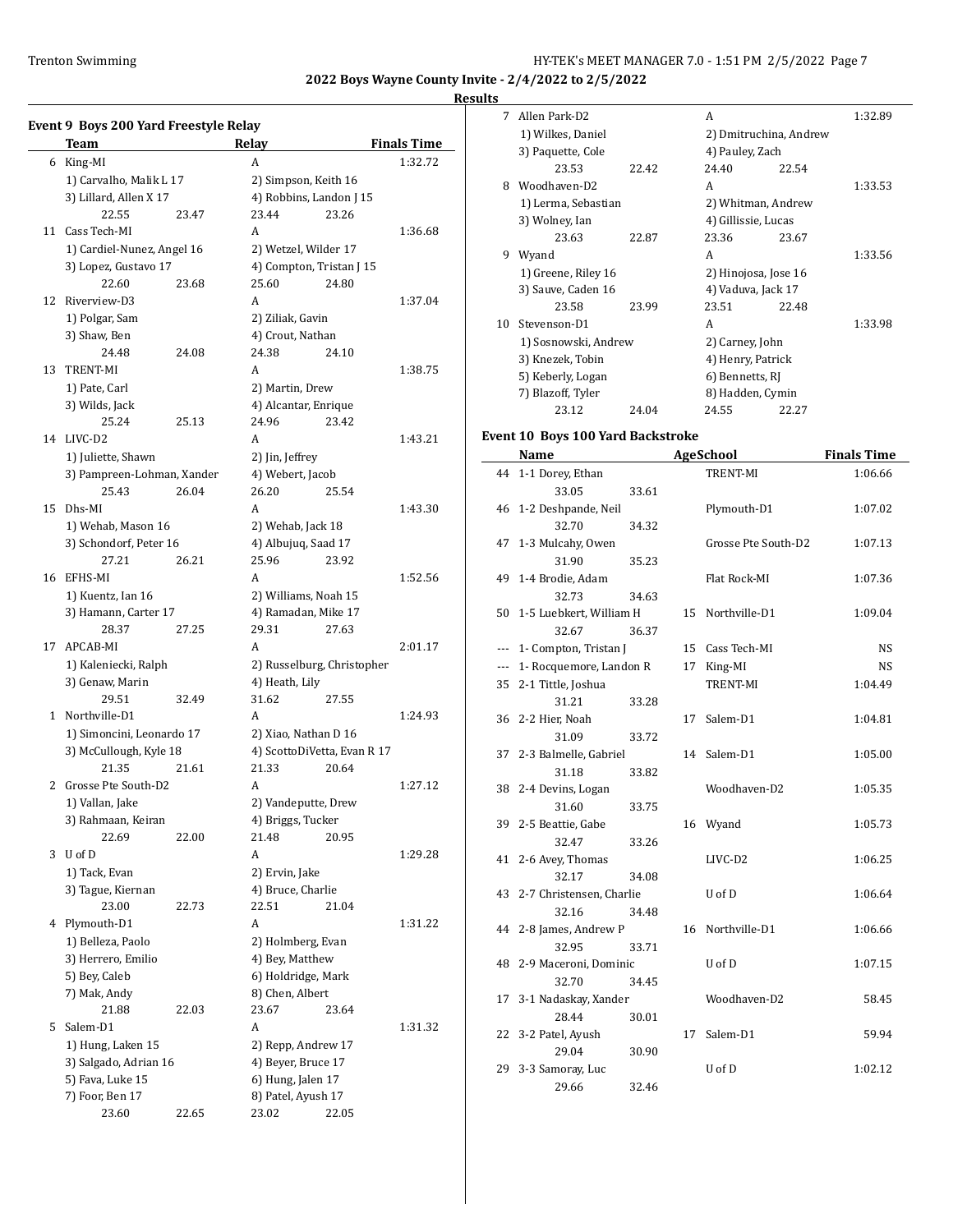### Trenton Swimming Trenton Swimming Trenton Swimming Trenton Swimming Trenton Swimming Trenton Swimming Super Bagge 8

**2022 Boys Wayne County Invite - 2/4/2022 to 2/5/2022**

**Results**

| (Event 10 Boys 100 Yard Backstroke) |                                   |       |    |                                 |         |  |  |
|-------------------------------------|-----------------------------------|-------|----|---------------------------------|---------|--|--|
|                                     | <b>Finals Time</b>                |       |    |                                 |         |  |  |
| 30                                  | Name<br>3-4 Albujuq, Adam         |       |    | <b>AgeSchool</b><br>14 Salem-D1 | 1:02.15 |  |  |
|                                     | 30.08                             | 32.07 |    |                                 |         |  |  |
| 32                                  | 3-5 Simpson, Keith                |       |    | 16 King-MI                      | 1:02.93 |  |  |
|                                     | 30.12                             | 32.81 |    |                                 |         |  |  |
| 33                                  | 3-6 Spaulding, Haden              |       | 17 | Carlson-MI                      | 1:03.09 |  |  |
|                                     | 30.67                             | 32.42 |    |                                 |         |  |  |
|                                     | 34 3-7 Wilson, Evan               |       |    | Plymouth-D1                     | 1:03.12 |  |  |
|                                     | 29.71                             | 33.41 |    |                                 |         |  |  |
| 40                                  | 3-8 Kelly, Freddy<br>31.40        | 34.70 | 17 | LP/SA-MI                        | 1:06.10 |  |  |
| 42                                  | 3-9 Sax, Jason                    |       |    | Woodhaven-D2                    | 1:06.46 |  |  |
|                                     | 31.76                             | 34.70 |    |                                 |         |  |  |
|                                     | 18 4-1 Mackrell, Flynn            |       |    | Grosse Pte South-D2             | 58.69   |  |  |
|                                     | 29.43                             | 29.26 |    |                                 |         |  |  |
|                                     | 21 4-2 Gorecki, Keanu             |       |    | Woodhaven-D2                    | 59.71   |  |  |
|                                     | 29.53                             | 30.18 |    |                                 |         |  |  |
|                                     | 23 4-3 Shi, Daniel                |       |    | 14 Salem-D1                     | 1:00.03 |  |  |
|                                     | 28.95                             | 31.08 |    |                                 |         |  |  |
|                                     | 24 4-4 Wilson, Blake              |       |    | Stevenson-D1                    | 1:00.63 |  |  |
|                                     | 29.23                             | 31.40 |    |                                 |         |  |  |
|                                     | 25 4-5 Lezotte, Aidan             |       |    | Grosse Pte South-D2             | 1:00.73 |  |  |
|                                     | 29.45                             | 31.28 |    |                                 |         |  |  |
|                                     | 26 4-6 Greene, Riley<br>29.88     | 31.05 |    | 16 Wyand                        | 1:00.93 |  |  |
|                                     | 27 4-7 Chen, Albert               |       |    | Plymouth-D1                     | 1:01.17 |  |  |
|                                     | 29.21                             | 31.96 |    |                                 |         |  |  |
|                                     | 28 4-8 Newton-Lay, Cameron        |       |    | LIVC-D2                         | 1:01.31 |  |  |
|                                     | 29.61                             | 31.70 |    |                                 |         |  |  |
|                                     | 31 4-9 Schoolmaster, Landon       |       | 15 | EFHS-MI                         | 1:02.22 |  |  |
|                                     | 30.47                             | 31.75 |    |                                 |         |  |  |
|                                     | 7 5-1 Mak, Andy                   |       |    | Plymouth-D1                     | 54.59   |  |  |
|                                     | 26.36                             | 28.23 |    |                                 |         |  |  |
| 8                                   | 5-2 Hurtado, Evan                 |       |    | U of D                          | 55.38   |  |  |
|                                     | 26.85                             | 28.53 |    |                                 |         |  |  |
| 9                                   | 5-3 Bennetts, RJ<br>26.84         | 28.64 |    | Stevenson-D1                    | 55.48   |  |  |
|                                     | 10 5-4 Waller, Austin             |       | 17 | Northville-D1                   | 55.62   |  |  |
|                                     | 27.13                             | 28.49 |    |                                 |         |  |  |
|                                     | 14 5-5 Roberts, William           |       |    | Grosse Pte South-D2             | 56.43   |  |  |
|                                     | 27.03                             | 29.40 |    |                                 |         |  |  |
| 15                                  | 5-6 Collins, Aubrey D             |       |    | 16 King-MI                      | 57.15   |  |  |
|                                     | 27.41                             | 29.74 |    |                                 |         |  |  |
|                                     | 16 5-7 Passuth, Robert            |       | 17 | Wyand                           | 57.74   |  |  |
|                                     | 28.04                             | 29.70 |    |                                 |         |  |  |
| 19                                  | 5-8 Cardiel-Nunez, Angel<br>28.41 | 30.67 | 16 | Cass Tech-MI                    | 59.08   |  |  |
| 20                                  | 5-9 Hung, Jalen                   |       | 17 | Salem-D1                        | 59.58   |  |  |
|                                     | 29.00                             | 30.58 |    |                                 |         |  |  |
| 1                                   | 6-1 Collins, Drew                 |       |    | U of D                          | 51.72   |  |  |
|                                     | 25.16                             | 26.56 |    |                                 |         |  |  |
| 2                                   | 6-2 Rahmaan, Keiran               |       |    | Grosse Pte South-D2             | 51.87   |  |  |
|                                     | 25.07                             | 26.80 |    |                                 |         |  |  |
| 3                                   | 6-3 Bouchillon, Christian         |       |    | U of D                          | 52.89   |  |  |
|                                     | 25.82                             | 27.07 |    |                                 |         |  |  |
| 4                                   | 6-4 Conroy, Ben<br>25.59          | 27.63 | 17 | Carlson-MI                      | 53.22   |  |  |
|                                     |                                   |       |    |                                 |         |  |  |

| lts |                                            |       |    |                                  |                               |
|-----|--------------------------------------------|-------|----|----------------------------------|-------------------------------|
|     | 5 6-5 Bouchillon, Jordan                   |       |    | U of D                           | 54.00                         |
|     | 26.24                                      | 27.76 |    |                                  |                               |
|     | 6 6-6 Cho, Iason C                         |       | 16 | Northville-D1                    | 54.47                         |
|     | 26.28                                      | 28.19 |    |                                  |                               |
|     | 11 6-7 Liu, Troy                           |       |    | Grosse Pte South-D2              | 55.65                         |
|     | 27.08                                      | 28.57 |    |                                  |                               |
|     | 12 6-8 Bryan, Ben                          |       |    | Grosse Pte South-D2              | 55.66                         |
|     | 26.76                                      | 28.90 |    |                                  |                               |
|     | 13 6-9 Pauley, Zach                        |       |    | Allen Park-D2                    | 56.31                         |
|     | 27.76                                      | 28.55 |    |                                  |                               |
|     |                                            |       |    |                                  |                               |
|     | <b>Event 11 Boys 100 Yard Breaststroke</b> |       |    |                                  |                               |
| 15  | Name                                       |       |    | <b>AgeSchool</b><br>Stevenson-D1 | <b>Finals Time</b><br>1:06.74 |
|     | 1-1 Blazoff, Tyler                         |       |    |                                  |                               |
| 25  | 31.31                                      | 35.43 |    |                                  |                               |
|     | 1-2 Wu, Weijia                             |       |    | 17 Northville-D1                 | 1:11.55                       |
|     | 32.74<br>26 1-3 Wetzel, Wilder             | 38.81 | 17 | Cass Tech-MI                     | 1:11.57                       |
|     |                                            |       |    |                                  |                               |
|     | 32.66<br>27 1-4 Srabian, Nick              | 38.91 |    | TRENT-MI                         | 1:11.68                       |
|     |                                            | 38.63 |    |                                  |                               |
|     | 33.05<br>31 1-5 Hadden, Cymin              |       |    | Stevenson-D1                     | 1:12.26                       |
|     | 34.00                                      | 38.26 |    |                                  |                               |
| 32  | 1-6 Karsono, Benjamin                      |       | 17 | Salem-D1                         | 1:13.14                       |
|     | 33.95                                      | 39.19 |    |                                  |                               |
|     | 34 1-7 Tate, Alex                          |       |    | U of D                           | 1:13.95                       |
|     | 34.39                                      | 39.56 |    |                                  |                               |
| 35  | 1-8 Germano, Dominic                       |       |    | Woodhaven-D2                     | 1:14.37                       |
|     | 34.71                                      | 39.66 |    |                                  |                               |
| 20  | 2-1 Smith, Nolan                           |       |    | Woodhaven-D2                     | 1:09.30                       |
|     | 31.77                                      | 37.53 |    |                                  |                               |
| 21  | 2-2 Niu, Mason                             |       | 18 | Northville-D1                    | 1:09.31                       |
|     | 31.95                                      | 37.36 |    |                                  |                               |
|     | 22 2-3 Cruz, Timothy                       |       |    | Riverview-D3                     | 1:10.53                       |
|     | 32.91                                      | 37.62 |    |                                  |                               |
|     | 23 2-4 Veliu, Shain                        |       |    | Stevenson-D1                     | 1:11.00                       |
|     | 31.67                                      | 39.33 |    |                                  |                               |
|     | 24 2-5 George, Nathan M                    |       |    | 15 Northville-D1                 | 1:11.26                       |
|     | 33.67                                      | 37.59 |    |                                  |                               |
| 28  | 2-6 Maffesoli, Vincent                     |       |    | Grosse Pte South-D2              | 1:11.71                       |
|     | 32.59                                      | 39.12 |    |                                  |                               |
| 29  | 2-7 Glass, Aaron                           |       |    | TRENT-MI                         | 1:11.72                       |
|     | 33.58                                      | 38.14 |    |                                  |                               |
| 30  | 2-8 Schondorf, Peter                       |       | 16 | Dhs-MI                           | 1:12.05                       |
|     | 33.35                                      | 38.70 |    |                                  |                               |
| 33  | 2-9 Raffin, Alex                           |       | 17 | Carlson-MI                       | 1:13.46                       |
|     | 33.79                                      | 39.67 |    |                                  |                               |

3 3-1 Belleza, Paolo Plymouth-D1 1:01.09

9 3-2 Carvalho, Malik L 17 King-MI 1:03.83

10 3-3 Wang, Ethan Z 15 Northville-D1 1:04.04

13 3-4 Shope, Parker Woodhaven-D2 1:04.61

14 3-5 Fraley, Dominic Riverview-D3 1:05.63

28.61 32.48

29.97 33.86

29.79 34.25

29.61 35.00

30.61 35.02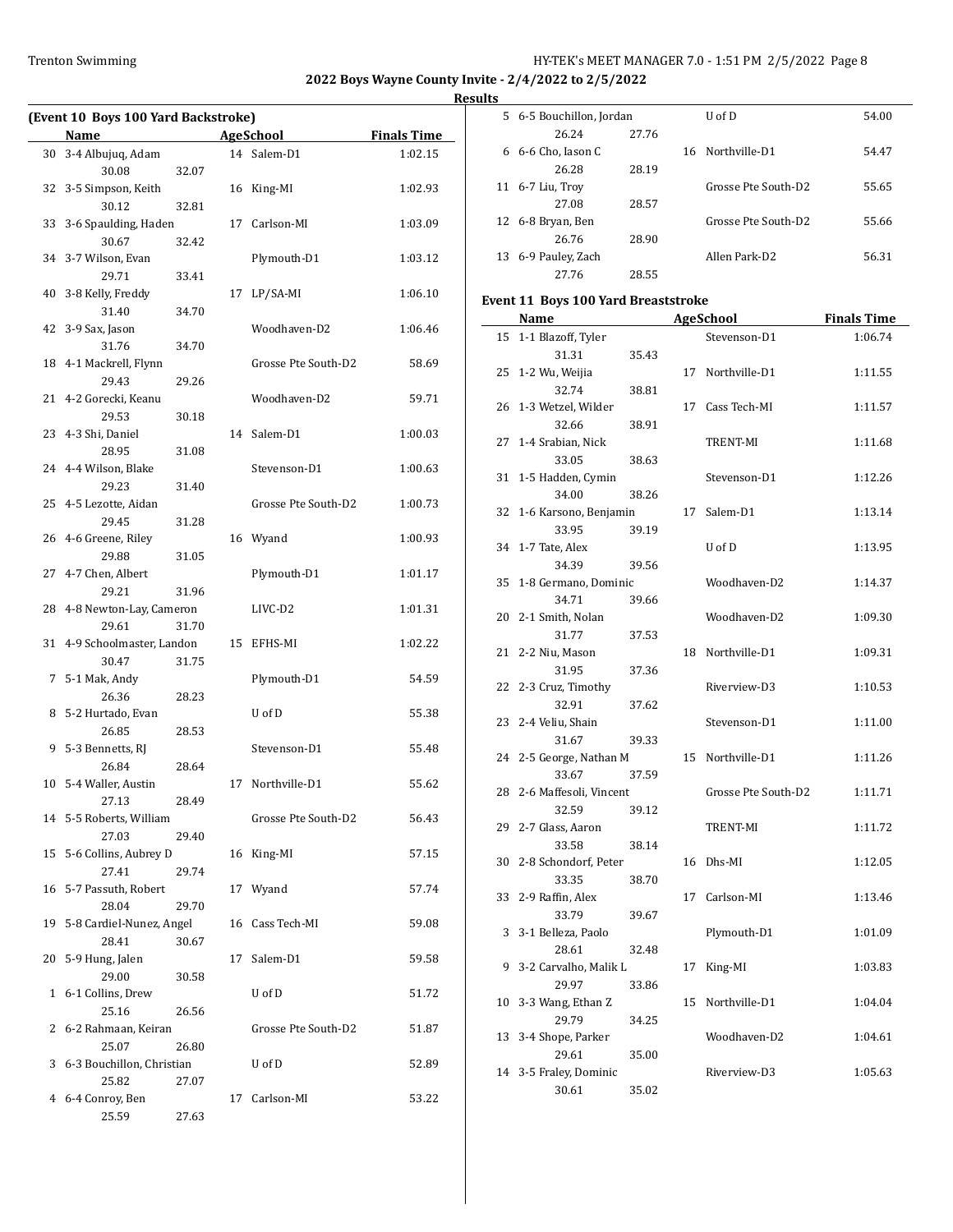**Results**

| (Event 11 Boys 100 Yard Breaststroke) |                           |       |    |                     |                    |  |  |  |
|---------------------------------------|---------------------------|-------|----|---------------------|--------------------|--|--|--|
|                                       | Name                      |       |    | <b>AgeSchool</b>    | <b>Finals Time</b> |  |  |  |
|                                       | 16 3-6 Huang, David       |       |    | 15 Salem-D1         | 1:07.24            |  |  |  |
|                                       | 31.72                     | 35.52 |    |                     |                    |  |  |  |
|                                       | 17 3-7 Holdridge, Mark    |       |    | Plymouth-D1         | 1:07.44            |  |  |  |
|                                       | 31.54                     | 35.90 |    |                     |                    |  |  |  |
|                                       | 18 3-8 Koscielniak, Alec  |       |    | U of D              | 1:08.55            |  |  |  |
|                                       | 32.23                     | 36.32 |    |                     |                    |  |  |  |
|                                       | 19 3-9 Parent, Thomas     |       |    | Woodhaven-D2        | 1:08.74            |  |  |  |
|                                       | 32.03                     | 36.71 |    |                     |                    |  |  |  |
|                                       | 1 4-1 Vandeputte, Drew    |       |    | Grosse Pte South-D2 | 58.75              |  |  |  |
|                                       | 27.44                     | 31.31 |    |                     |                    |  |  |  |
|                                       | 2 4-2 Teng, William       |       | 17 | Northville-D1       | 1:01.02            |  |  |  |
|                                       | 28.42                     | 32.60 |    |                     |                    |  |  |  |
|                                       | 4 4-3 Salgado, Adrian     |       |    | 16 Salem-D1         | 1:01.29            |  |  |  |
|                                       | 29.10                     | 32.19 |    |                     |                    |  |  |  |
| 5.                                    | 4-4 Tack, Evan            |       |    | U of D              | 1:01.99            |  |  |  |
|                                       | 29.43                     | 32.56 |    |                     |                    |  |  |  |
| 6                                     | 4-5 George, Ethan         |       | 17 | Northville-D1       | 1:03.12            |  |  |  |
|                                       | 29.83                     | 33.29 |    |                     |                    |  |  |  |
|                                       | 7 4-6 Borrego, Andres     |       |    | $U$ of $D$          | 1:03.52            |  |  |  |
|                                       | 29.61                     | 33.91 |    |                     |                    |  |  |  |
| 8                                     | 4-7 Johnson, Adam         |       |    | Grosse Pte South-D2 | 1:03.71            |  |  |  |
|                                       | 29.84                     | 33.87 |    |                     |                    |  |  |  |
|                                       | 11 4-8 Palizzi, Daniel    |       |    | U of D              | 1:04.06            |  |  |  |
|                                       | 29.64                     | 34.42 |    |                     |                    |  |  |  |
|                                       | 12 4-9 Mackillop, Patrick |       |    | U of D              | 1:04.15            |  |  |  |
|                                       | 30.19                     | 33.96 |    |                     |                    |  |  |  |

## **Event 12 Boys 400 Yard Freestyle Relay**

 $\overline{a}$ 

|    | Team                     |         | <b>Relay</b>         |                              | <b>Finals Time</b> |
|----|--------------------------|---------|----------------------|------------------------------|--------------------|
| 16 | Dhs-MI                   |         | A                    |                              | 3:55.64            |
|    | 1) Wehab, Mason 16       |         | 2) Wehab, Jack 18    |                              |                    |
|    | 3) Schondorf, Peter 16   |         | 4) Albujug, Saad 17  |                              |                    |
|    | 28.89                    | 59.56   | 28.46                | 59.95                        |                    |
|    | 28.56                    | 1:01.55 | 26.31                | 54.58                        |                    |
| 18 | Cass Tech-MI             |         | A                    |                              | 4:09.36            |
|    | 1) Lopez, Gustavo 17     |         | 2) Wheaton, Mal 15   |                              |                    |
|    | 3) Plascencia, Carlos 17 |         |                      | 4) Lezama-Martinez, Bryan 18 |                    |
|    | 28.87                    | 59.25   | 29.43                | 1:04.76                      |                    |
|    | 30.29                    | 1:05.65 | 28.50                | 59.70                        |                    |
| 19 | APCAB-MI                 |         | A                    |                              | 4:12.78            |
|    | 1) Bylow, Drew           |         | 2) Heath, Lily       |                              |                    |
|    | 3) Bonar, Taylor         |         | 4) Kaleniecki, Ralph |                              |                    |
|    | 24.10                    | 50.57   | 28.59                | 1:02.45                      |                    |
|    | 33.90                    | 1:12.27 | 31.37                | 1:07.49                      |                    |
| 9  | <b>TRENT-MI</b>          |         | A                    |                              | 3:35.22            |
|    | 1) Alcantar, Enrique     |         | 2) Pate, Carl        |                              |                    |
|    | 3) Wilds, Jack           |         | 4) Emmons, Caden     |                              |                    |
|    | 24.84                    | 51.42   | 25.98                | 53.64                        |                    |
|    | 26.18                    | 55.47   | 25.83                | 54.69                        |                    |
| 10 | Riverview-D3             |         | A                    |                              | 3:35.24            |
|    | 1) Polgar, Sam           |         | 2) Ziliak, Gavin     |                              |                    |
|    | 3) Crout, Nathan         |         | 4) Pirtle, Wyatt     |                              |                    |
|    | 25.76                    | 54.33   | 25.67                | 53.35                        |                    |
|    | 25.76                    | 54.19   | 25.51                | 53.37                        |                    |

| 12 | Woodhaven-D2               |         | A                   |                              | 3:35.66 |
|----|----------------------------|---------|---------------------|------------------------------|---------|
|    | 1) Gillissie, Lucas        |         | 2) Talbott, James   |                              |         |
|    | 3) Slumski, Justin         |         | 4) Gorecki, Keanu   |                              |         |
|    | 5) Wolney, Ian             |         |                     | 6) Nadaskay, Xander          |         |
|    | 7) Devins, Logan           |         | 8) Sax, Jason       |                              |         |
|    | 25.69                      | 53.78   | 26.22               | 55.64                        |         |
|    | 25.06                      | 53.36   | 24.87               | 52.88                        |         |
| 13 | EFHS-MI                    |         | A                   |                              | 3:49.89 |
|    | 1) Kane, Blaise 15         |         | 2) Selwa, Carson 17 |                              |         |
|    | 3) Schoolmaster, Landon 15 |         | 4) Riehl, Brent 17  |                              |         |
|    | 27.67                      | 56.84   | 28.74               | 1:03.35                      |         |
|    | 27.28                      | 57.15   | 24.26               | 52.55                        |         |
| 14 | LIVC-D2                    |         | A                   |                              | 3:53.61 |
|    | 1) Webert, Jacob           |         | 2) Juliette, Shawn  |                              |         |
|    | 3) Avey, Thomas            |         | 4) Herriff, Ryan    |                              |         |
|    | 27.58                      | 57.18   | 26.97               | 58.11                        |         |
|    | 28.65                      | 58.46   | 28.83               | 59.86                        |         |
| 15 | Flat Rock-MI               |         | A                   |                              | 3:54.31 |
|    | 1) Aicher, Carter          |         |                     | 2) Dropiewski, Alexander     |         |
|    | 3) Tanner, Vaughn          |         | 4) Brodie, Adam     |                              |         |
|    | 28.02                      | 58.04   | 26.88               | 57.58                        |         |
|    | 28.71                      | 1:00.78 | 28.01               | 57.91                        |         |
| 17 | King-MI                    |         | A                   |                              | 3:58.29 |
|    | 1) Simpson, Keith 16       |         |                     | 2) Slaughter, Maissa N 17    |         |
|    | 3) Collins, Aubrey D 16    |         |                     | 4) Rocquemore, Landon R 17   |         |
|    | 26.63                      | 57.39   | 27.45               | 58.91                        |         |
|    | 29.74                      | 59.20   | 28.98               | 1:02.79                      |         |
| 1  | Northville-D1              |         | A                   |                              | 3:09.05 |
|    | 1) Simoncini, Leonardo 17  |         |                     | 2) Zhavoronkov, Phillip M 15 |         |
|    | 3) Xiao, Nathan D 16       |         |                     | 4) ScottoDiVetta, Evan R 17  |         |
|    | 5) Cho, Iason C 16         |         |                     |                              |         |
|    | 22.34                      | 46.89   | 22.57               | 47.76                        |         |
|    | 22.88                      | 48.15   | 21.98               | 46.25                        |         |
| 2  | U of D                     |         | A                   |                              | 3:17.89 |
|    | 1) Tague, Kiernan          |         | 2) Collins, Drew    |                              |         |
|    | 3) Bouchillon, Christian   |         | 4) Tack, Evan       |                              |         |
|    | 24.57                      | 50.86   | 22.92               | 48.75                        |         |
|    | 23.41                      | 49.00   | 23.23               | 49.28                        |         |
| 3  | Grosse Pte South-D2        |         | A                   |                              | 3:20.94 |
|    | 1) Bower, Chandler         |         | 2) Rulison, Drew    |                              |         |
|    | 3) Chunn, Jake             |         | 4) Liu, Troy        |                              |         |
|    | 24.63                      | 51.07   | 23.58               | 50.56                        |         |
|    | 23.16                      | 49.85   | 23.30               | 49.46                        |         |
| 4  | Stevenson-D1               |         | A                   |                              | 3:22.71 |
|    | 1) Henry, Patrick          |         | 2) Bennetts, RJ     |                              |         |
|    | 3) Blazoff, Tyler          |         |                     | 4) Sosnowski, Andrew         |         |
|    | 5) Carney, John            |         | 6) Knezek, Tobin    |                              |         |
|    | 7) Keberly, Logan          |         |                     | 8) Robinson, Matthew         |         |
|    | 24.10                      | 49.99   | 24.81               | 51.70                        |         |
|    | 24.05                      | 51.46   | 23.72               | 49.56                        |         |
| 5  | Allen Park-D2              |         | A                   |                              | 3:28.03 |
|    | 1) Dmitruchina, Andrew     |         | 2) Wilkes, Daniel   |                              |         |
|    | 3) Paquette, Cole          |         | 4) Pauley, Zach     |                              |         |
|    | 23.84                      | 49.88   | 25.25               | 52.84                        |         |
|    | 26.01                      | 55.13   | 23.53               | 50.18                        |         |